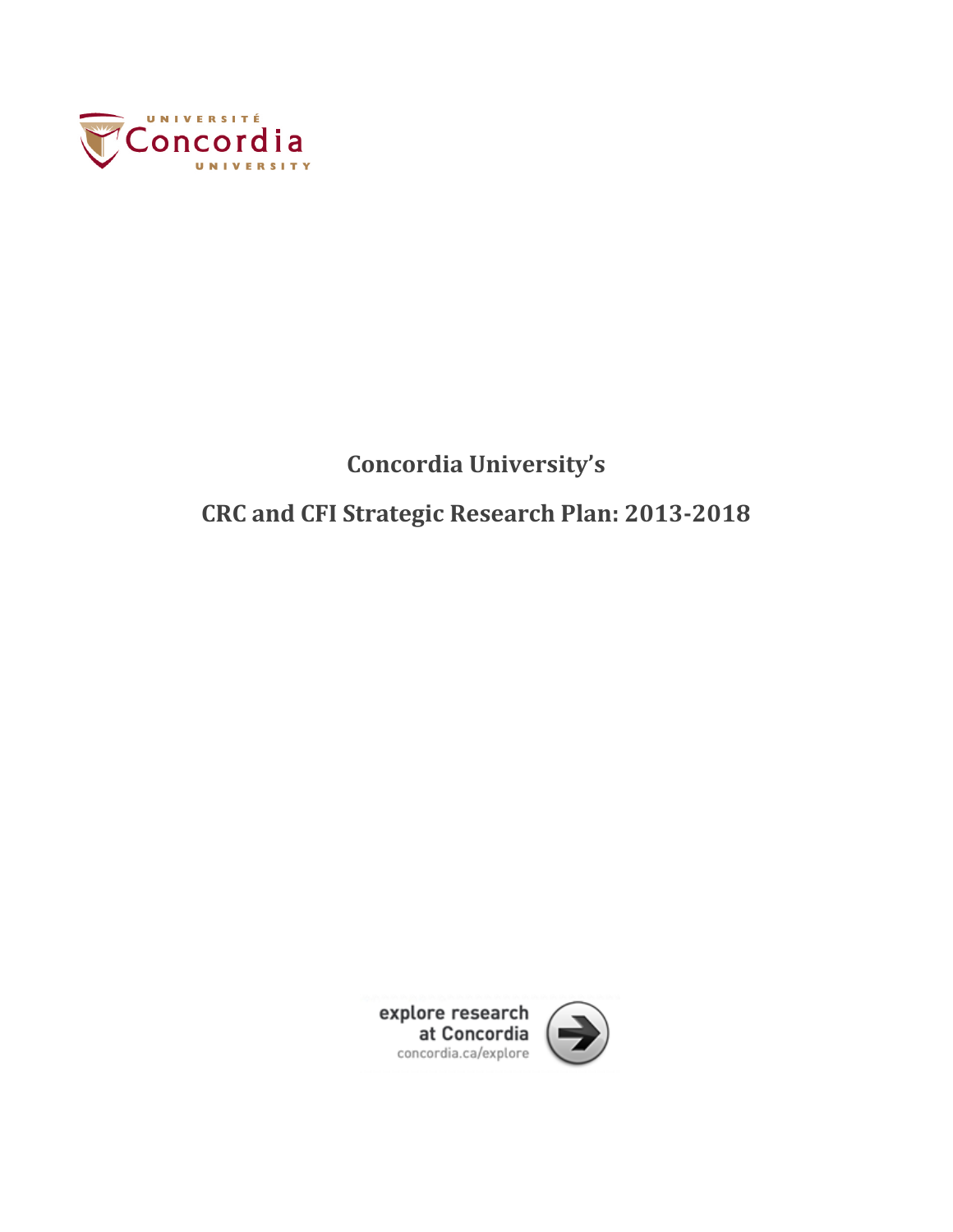# *Objectives*

The 2013-18 Strategic Research Plan is a blueprint for the future growth and intensification of research activity at Concordia. It guides strategic level resource allocation and institutional decision-making with regard to Canada Research Chair nominations, CFI investments, and other major funding and recruitment initiatives. The first part of the *Plan* gives an overview of our research and research-creation activity and situates Concordia in the Québec, Canadian and international research landscapes. Second, the *Plan* provides a summary of Concordia's major areas of research strength and priority. Third, the *Plan* identifies five-year directions and goals for growth in research capacity, intensity and knowledge mobilization. Finally, the *Plan* provides an overview of Concordia's institutional support mechanisms designed to foster research output and fulfill the obligations of the CRC-CFI programs. During the life of the *Plan*, Concordia will leverage its unique role in the social, cultural and economic fabrics of Montréal, Québec and Canada to enhance our strategic leadership in key areas of research and research-creation. The university will capitalize on emerging partnerships and seize novel opportunities to extend the impact of work that further enhances our reputation as one of Canada's most innovative and creative universities.

## *Research and Research‐Creation at Concordia*

Concordia University's research profile grew dramatically under the auspices of our  $2008-2012$ *Strategic Research Plan*. The university is now in the upper echelon of Canadian universities in many areas of fundamental and applied research, artistic and creative production, graduate and postdoctoral training. As of 2013, Concordia has a combined targeted and flexible allocation of 28 Canada Research Chairs, all currently filled, or in the process of being recruited, from outside the university; 49 Concordia University Research Chairs recognized internally for research excellence, and funded to build research capacity within Concordia; 3 NSERC Industrial Research Chairs in engineering, partnered with major Québec companies; 1 research Chair in the sociology of gambling funded by the prestigious Actions concertées program of the Fonds de recherche Québec-*Société et Culture*; and 17 endowed and special professorships in business-related fields, as well as human rights and preventive health. We support 18 university research units, most of which group inter- or transdisciplinary clusters of research excellence and house specialized infrastructure. Three major natural science, engineering and health science research facilities were opened during the period of the 2008–2012 *Strategic Research Plan*, as well as the new John Molson School of Business building. Many of these capital investments were supported by Knowledge Infrastructure Program (KIP) and CFI infrastructure funding amounting to \$95.9 M, and major operating grants in research areas such as genomics, games, sustainable buildings, behavioral neurobiology and clinical psychology.

Located in the heart of Montréal, Concordia is a dynamic, forward-looking comprehensive university. Currently Québec's fourth-largest university in student numbers, Concordia has one of the most culturally diverse graduate and undergraduate student populations in Canada, with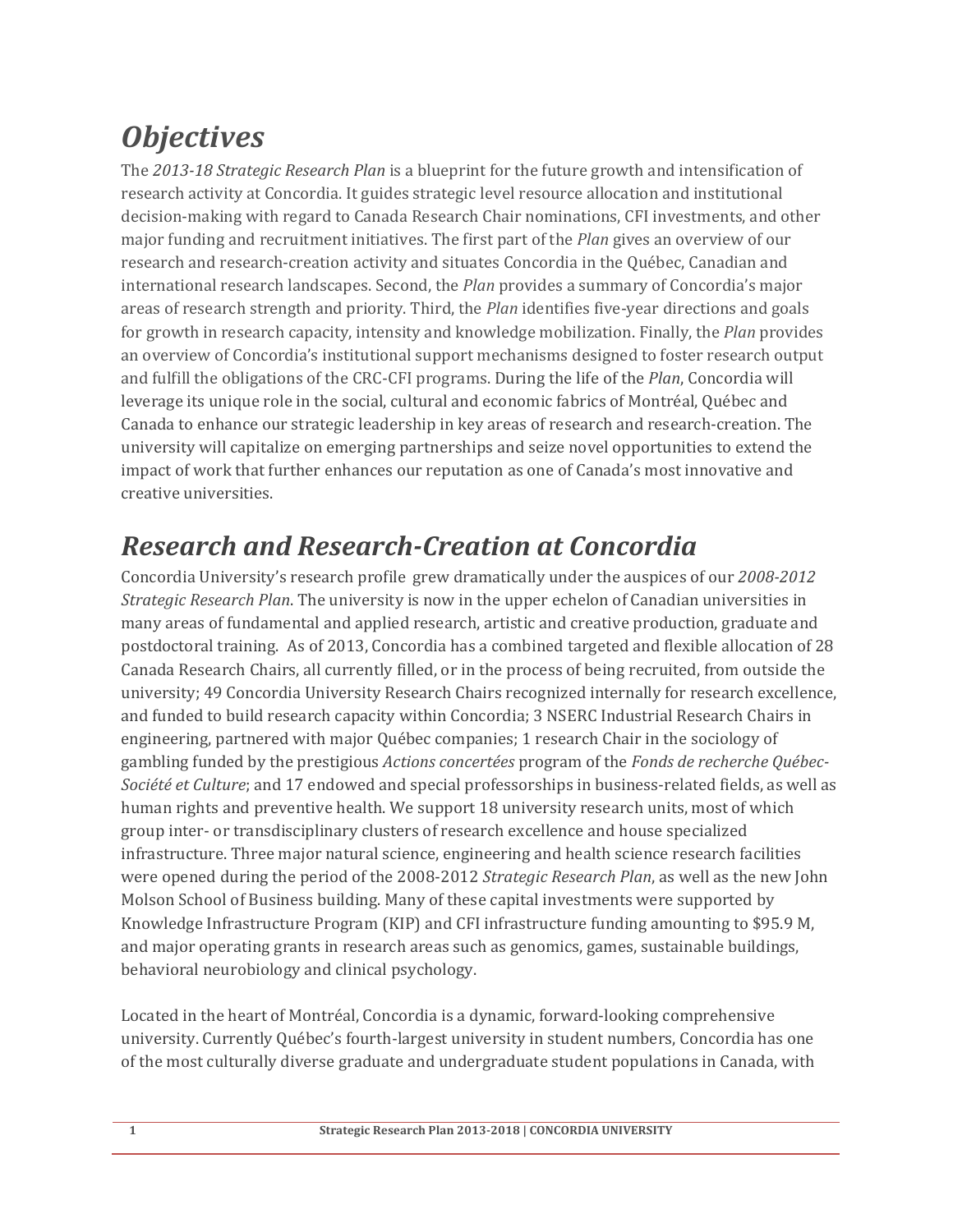45,000 students including 7,300 at the graduate level. Our researchers and creative artists are housed in four Faculties (Arts and Science, Engineering and Computer Science, Fine Arts and the John Molson School of Business). Together with eight other universities, Concordia is a key player in making Montréal one of North America's leading higher education hubs. Highly cosmopolitan, Montréal is internationally recognized as a vibrant node of arts and culture and is one of only two North American members of the UNESCO Creative Cities Network. Designated by UNESCO as a *City of Design*, Montréal is also home to world-renowned private-sector innovation leaders in areas such as gaming, new media and entertainment in addition to being one of the world's leading centres of aerospace and clinical research. Québec is also a model of researchintensive public sector industries such as *Hydro*-*Québec*, and community financing entities such as *Caisse Desjardins*. In addition to training highly qualified personnel to be employed in these sectors, Concordia researchers partner with the private, public and not-for-profit sectors on a multitude of exciting research collaborations and training initiatives. The bold research and creative activity at Concordia epitomizes the energy, dynamism and diversity of the city that surrounds our two campuses.

According to several well-recognized external indicators, the scope and quality of our research and research-creation communities are impressively rich and varied. The *Higher Education Strategy Associates* 2012 field-normalized academic rankings indicate that, in terms of research impact and productivity, Concordia is  $9<sup>th</sup>$  amongst Canadian universities in social science and humanities, and 20<sup>th</sup> in science and engineering. As documented by *Research Infosource*, Concordia's sponsored research income has climbed from \$35.6M in 2008 to more than \$42M in 2012, a growth of more than 15% notwithstanding compressions to many traditional sources of government funding for research. Concordia is recognized as an institutional leader in four of the six research fields identified as areas of Canadian international leadership in the report prepared for the Government of Canada by the Council of Canadian Academies Expert Panel on *The State of Science and Technology in Canada, 2012*. These include: historical studies; information and communication technologies; psychology and cognitive sciences; and visual and performing arts. Recently recognized as one of the world's 'Top 100 Under 50' universities in the *Times Higher Education* rankings, Concordia is acknowledged internationally for its global outlook, particularly for "diversity on campus and how much [our] academics collaborate with international colleagues on research projects." According to the highly respected rankings done by *The Economist*, Concordia's John Molson School of Business is home to one of the world's top 100 MBA programs. And of course, Concordia faculty and students are renowned nationally and internationally for their exceptional contributions to the visual and literary arts. Few, if any universities in Canada, consistently produce so many nominees and winners of high profile awards recognizing artistic and creative excellence, such as the Oscars® of the American Academy of Motion Picture Arts and Sciences, *Les prix Jutras* in Cinéma québecois, Emmy<sup>®</sup> and Tony® awards for television and theater, Grammy® and Juno awards in music, Governor General's Awards in Arts, Canada Book Prizes, and the Man Booker International Prize for fiction.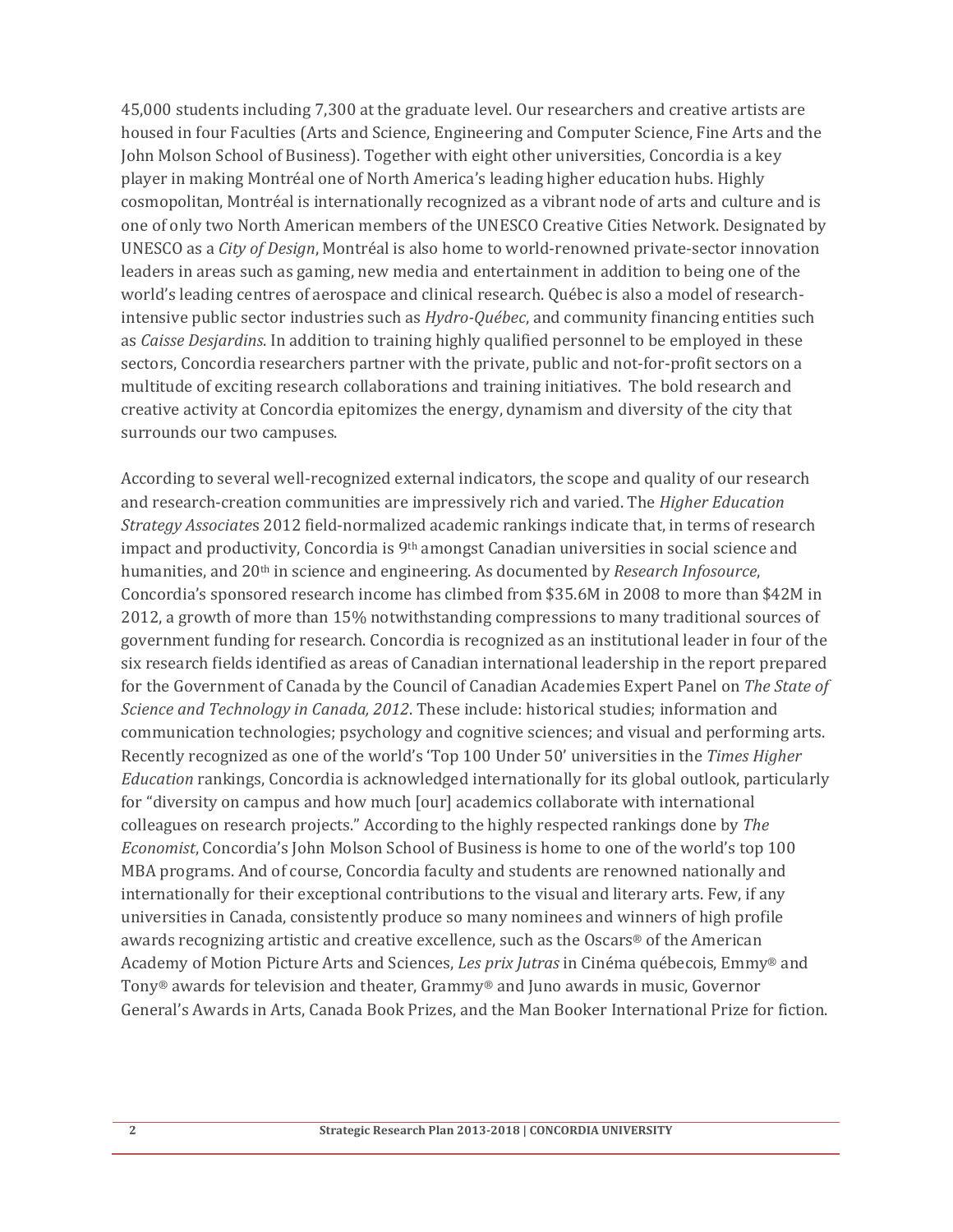A comprehensive list of our major research strengths follows, but a few examples will illustrate some of the distinctive ways that Concordia excels in research and research-creation. We are the only university in Québec without a medical school to host a *Fonds de Recherche Québec‐Santé* group, the Center for Studies in Behavioral Neurobiology (CSBN): in a city renowned for neuroscience, our researchers make a major and unique contribution to the fundamental science of understanding the brain and to training research personnel of exceptional quality. We are home to the Centre for Zero Energy Building Studies (CZEBS), leading an NSERC Strategic Research Network of university and industry researchers developing cost-effective, net-zero energy buildings that produce as much energy as they use. The Centre for Structural and Functional Genomics (CSFG) counts a number of Canada Research Chairs among its members and hosts multiple, large-scale industry and public sector partnered research programs that are unique in Canada. With funding from Genome Canada and Genome Québec, the CSFG is a world leader in research directed towards developing the future natural resource-based bioeconomy. In partnership with the Government of Québec, our Centre for the Study of Learning and Performance (CSLP) is a major contributor to the research and design of bilingual (English and French) educational technology designed to address issues of literacy and numeracy in childhood. Internationally, the CSLP leads a SSHRC-funded partnership with the Aga Khan Academies in Kenya to provide teacher training and digital learning toolkits that will help to address the literacy challenge which has been identified as a national priority. Concordia's Centre for Technoculture, Arts and Games (TAG), home to the country's first Tier 1 Canada Research Chair in Games Studies and Design, brings together researchers from the social sciences, humanities, games industries, fine arts and engineering to collaborate on research-creation in game studies and design, digital culture and interactive art. The TAG Centre researchers also lead the award-winning *Skins Aboriginal Storytelling and Video Games Design* workshops geared toward First Peoples youth in nearby communities. Together, Concordia's unique cluster of CRCs in Games, Feminist Media Studies, Public History, Inter-X Art Practice and Theory, New Media, Post-Conflict Memory, Ethnography and Museology put our university in the vanguard of the digital arts and humanities. These areas of research have been developed through targeted investments in faculty recruitment, strategic chair appointments, and major support for research centres and infrastructure. 

Because of Concordia's commitment to prioritize major infrastructure investments in research, the overwhelming majority of our researchers, graduate students and postdoctoral fellows now work in buildings, labs and other facilities that are less than a decade old and housed in prime locations in central Montréal. The Centre for Structural and Functional Genomics (2011) features a truly innovative use of research space designed to promote the centre's intrinsic values of inclusiveness, co-operation and inter-disciplinarity. The PERFORM (Prevention, Evaluation, Rehabilitation and Formation/training) Centre  $(2011)$ , is a state-of-the-art preventive health research facility equipped with a conditioning floor, perturbation table, metabolic kitchen, imaging suite, nutrition suite, clinical analysis suite, cardio-pulmonary evaluation suite, aqua fitness pool and athletic therapy clinic. PERFORM brings together under one roof researchers, students and community partners from across campus, across Québec and beyond to examine and apply the science of healthy living. These expansions of our research infrastructure footprints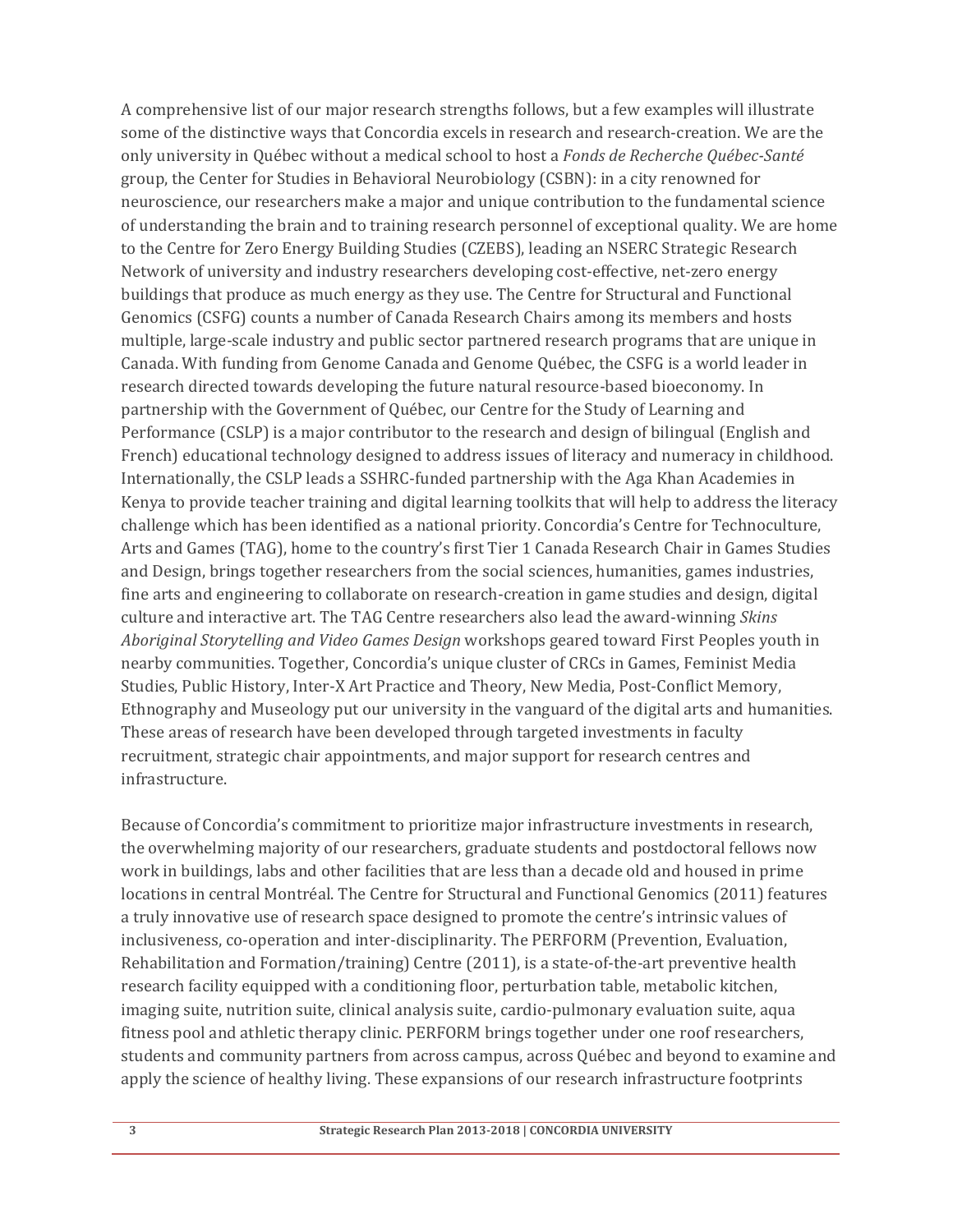were preceded by an earlier round of building construction including the John Molson School of Business (2009); Engineering, Computer Science and Visual Arts Integrated Complex (2005); and, Richard J. Renaud Science Complex (2003). The Hexagram Institute, founded in 2001 as a major CFI project and sustained by additional CFI funding in 2010, is the largest arts and design based new media lab in Canada and is recognized internationally as the Canadian pole for interdisciplinary research in new media art, design, and interactive performance and technologies. Additional extensive repurposing and modernization of buildings on both campuses has consolidated many of Concordia's social sciences, humanities and fine arts departments, bringing researchers and students together and promoting the cross-fertilization of disciplines and ideas. The university has also made substantial investments in those library holdings that are key components of a thriving research ecosystem, such as electronic resources and research archives. 

In conjunction with its 2008-2012 *Strategic Research Plan*, Concordia substantially increased its commitments to graduate students and postdoctoral fellows, resulting in the ability to better attract and retain top research trainees from around the world, including Vanier scholars, Marie-Curie and Banting Postdoctoral Fellows. These trainees contribute greatly to enhancing our university's research output and academic excellence. With more than 100 graduate programs in the sciences engineering, social sciences, business, humanities and fine arts, Concordia has one of the largest cohorts of graduate students among Canada's comprehensive universities. Our PhD in Humanities and Individualized (INDI) Master's and PhD programs are among the most established and highly-regarded multidisciplinary programs in Canada, and Concordia is the first university in Canada to offer Erasmus Mundus Master's and PhD programs (in Algebra, Geometry and Number Theory, ALGANT). The success of Concordia's graduate students and postdoctoral fellows is further enhanced by our comprehensive graduate and professional skills development program, *GradProSkills*, which includes second language training in French, and is recognized nationally and internationally as a flagship for such programs. Hands-on research experience is also increasingly integrated into many undergraduate programs, providing training to students who go on to graduate studies or to have research careers in the private or public sectors. This includes a number of very successful co-op programs, some of which are unique in Montréal, as well as training initiatives such as the Concordia Institute of Aerospace Design and Innovation (CIADI). In 2012-13, a group of undergraduate students in Engineering and Computer Science won the prestigious *Canadian Satellite Design Challenge* and will soon launch their satellite into space to collect data on the South Atlantic Anomaly.

# *Major Research Strengths*

With established and emerging strengths in fundamental, applied and participatory action research, Concordia is generating foundational knowledge, nurturing discoveries, fostering innovation and making evidence-based contributions that respond to the needs of society, including the growing imperatives of adaptability and sustainability as experienced by people, communities, markets, industries, institutions and countries around the world. Our research and research-creation activity spans a wide range of disciplines and fields, utilizing an impressive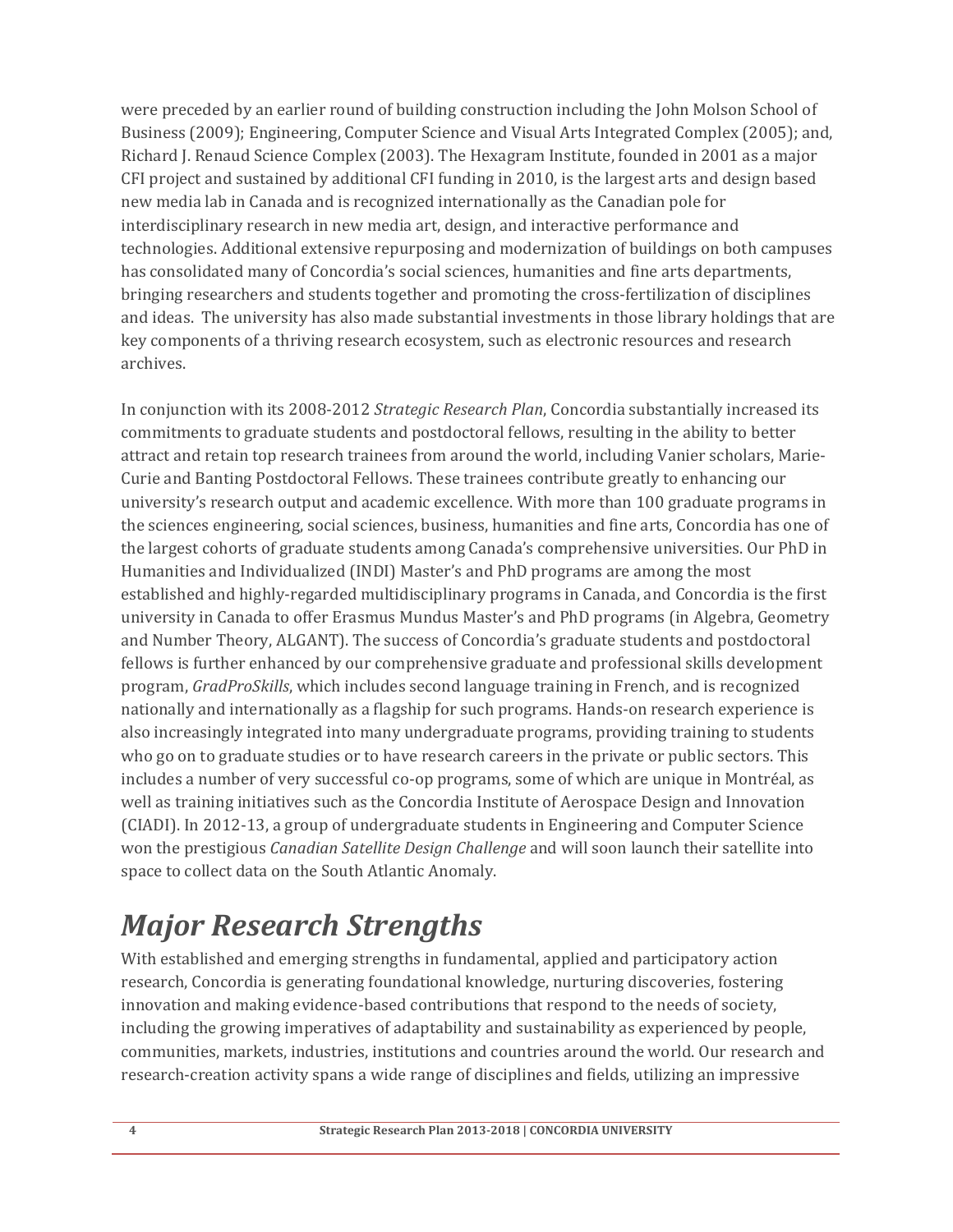diversity of methodological approaches. Table 1 below identifies 2 major research clusters, 6 unifying themes and 17 unique domains of excellence for which Concordia is widely recognized. These areas of excellence characterize Concordia's important contributions to multidisciplinary research, creative activity, knowledge mobilization, and innovation. We will continue to prioritize these areas in further developing our research and research-creation capacity.

## **TABLE 1 Major Research Clusters, Unifying Themes and Domains of Excellence**

| THE PERSON AND SOCIETY                                                                                                                                                                                                                                                            | <b>TECHNOLOGY, INDUSTRY AND THE</b><br><b>ENVIRONMENT</b>                                                                                                                                                         |  |  |  |  |  |  |  |
|-----------------------------------------------------------------------------------------------------------------------------------------------------------------------------------------------------------------------------------------------------------------------------------|-------------------------------------------------------------------------------------------------------------------------------------------------------------------------------------------------------------------|--|--|--|--|--|--|--|
| Development and Well-being of the Person<br>across the Lifespan<br>Learning, development and cognitive<br>$\rightarrow$<br>science<br>Public and population health<br>$\gg$<br>Fundamental science in health<br>$\rightarrow$<br>research<br><b>Culture, History and Identity</b> | <b>Enabling Technologies and their Basic</b><br><b>Foundations</b><br>Fundamental science<br>$\vee$<br>Information technologies and<br>$\rangle$<br>computation<br>Telecommunications<br>$\rightarrow$            |  |  |  |  |  |  |  |
| Creative expression and production<br>$\rightarrow$<br>Media, communications gender and<br>$\rightarrow$<br>sexuality<br>People, places and heritage<br>$\rightarrow$                                                                                                             | <b>Advanced Materials and Technology</b><br>Composites, aerospace, transportation<br>$\rangle$<br>and manufacturing<br>Nano/Microtechnology<br>$\rightarrow$                                                      |  |  |  |  |  |  |  |
| <b>Human Systems and Organization</b><br>Corporate enterprise and<br>$\rightarrow$<br>entrepreneurship<br>Social organization and resource<br>$\rightarrow$<br>planning<br>Social and economic systems<br>$\gg$                                                                   | <b>Energy, Environment and Biotechnologies</b><br>Environmental science and<br>$\rightarrow$<br>engineering<br>Energy and sustainable technologies<br>$\rightarrow$<br>Omics and related biotechnologies<br>$\gg$ |  |  |  |  |  |  |  |

The **PERSON AND SOCIETY** cluster encompasses leading research expertise on the lives and well-being of people as individuals and members of society; and, as the inheritors and creators of cultures, identities and systems of social and economic organization and interaction. The three themes in this cluster are marked by their groundbreaking use of digital technology and crossdisciplinary approaches to address the many social, cultural, health, and economic challenges and opportunities of contemporary life. The researchers in this cluster hail largely from the fine arts, humanities, business, social and life sciences.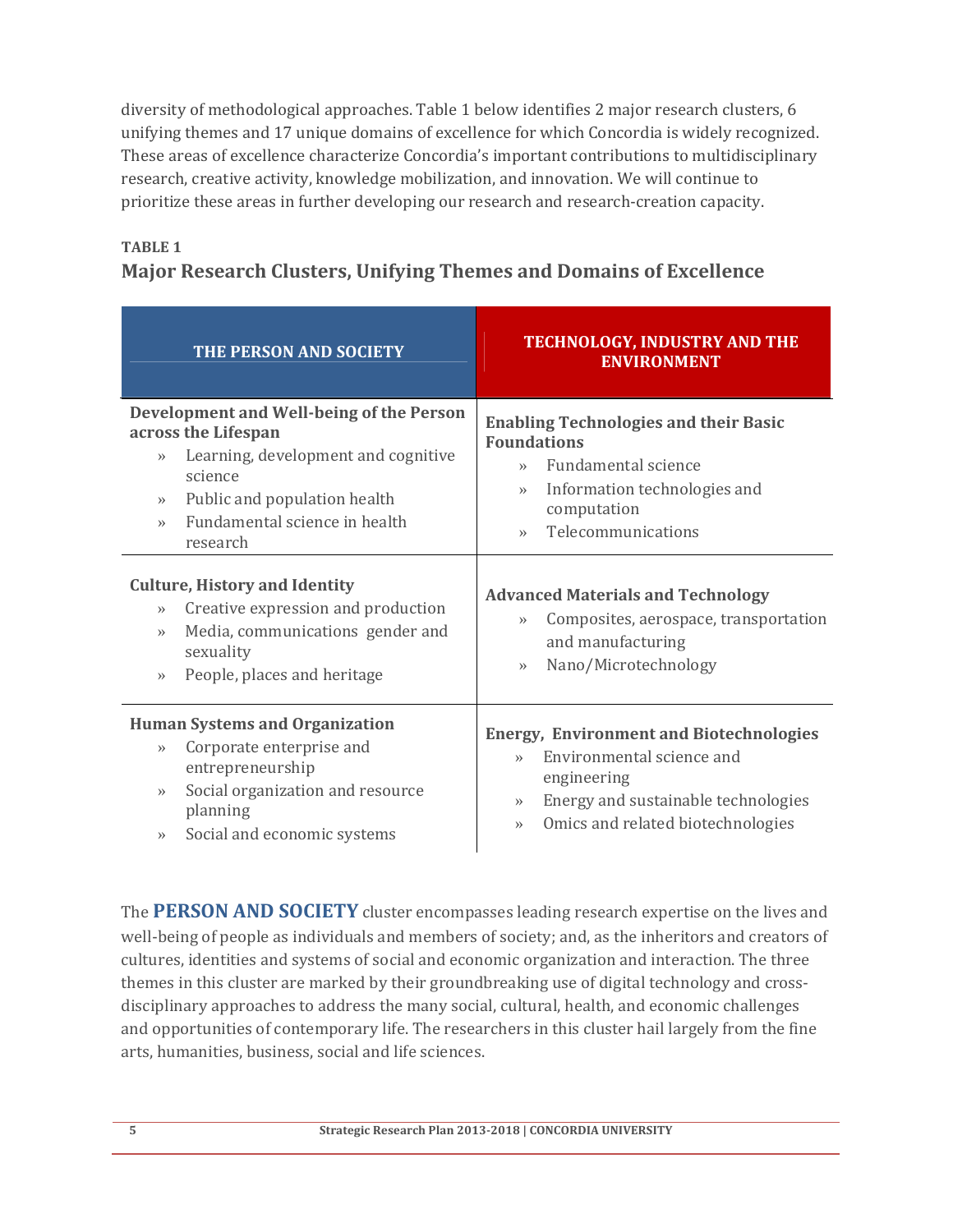#### **Development and Well‐Being of the Person across the Lifespan**

Human well-being and quality of life is predicated upon a balance of such factors as health, the ability to learn and the ability to function in society. These factors, as they apply across the human lifespan, are important to us as individuals and as members of a global informationdriven society facing unprecedented population expansion and transformation. Concordia is well-recognized as a research leader in fields such as behavioural neurobiology and appetitive motivation, child and learning studies, communications, community development, creative writing, gender and sexuality studies, cognitive science, ethnography, curating, mass atrocity and human rights, and oral and public history. Concordia researchers are also making influential contributions to fundamental sciences underlying today's health issues, and to increasing our understanding of the social contexts of health and related public policy issues. The recent opening of PERFORM, a major new facility dedicated to preventive health research, builds on Concordia's expertise in exercise science, behavioural psychology and related disciplines.

#### *Learning, development and cognitive science*

As the global economy becomes more knowledge-oriented and technologically advanced, we face an increasingly urgent demand for a better-educated workforce with the necessary skills to thrive in this environment. Concordia has a critical mass of nationally and internationally recognized research in related areas such as literacy, numeracy and educational technology and tools in the study of learning and performance, at school and in the workplace. In another domain, researchers in psychology are exploring the processes that underlie development from infancy through old age and examining the social and familial determinants and psychosocial risks related to cognitive development and competence among individuals across society, including at-risk populations. Topics under investigation include language acquisition, early childhood education, assessment and therapeutic tools.

#### *Public and population health*

Improving population and public health is a major priority for many governments, including Québec and the rest of Canada. A handful of behaviours, such as physical inactivity, poor eating habits, poor sleep and tobacco use, are well-documented for leading to development of widespread diseases such as obesity, diabetes and cardiopulmonary disease. Preventing such disease states is a societal challenge that requires new knowledge, approaches, and policies that inform, sensitize and provide support for people on their journeys towards healthier life choices. At Concordia, particular focus is placed on evidence-based preventive health research on conditioning, nutritional choice and lifestyle modifications. Similarly, research into the cognitive, behavioural and social determinants and clinical treatment of psychological disorders, including socio-psychological aspects of poor health, sexually transmitted diseases and addictive behaviour are key areas of focus, as is the impact of creative arts therapies on individuals dealing with emotional and psychological difficulties.

#### *Fundamental science in health research*

Advances in human health research are often built upon fundamental work done in molecular and cellular biology, chemistry and biochemistry, biophysical sciences, computational sciences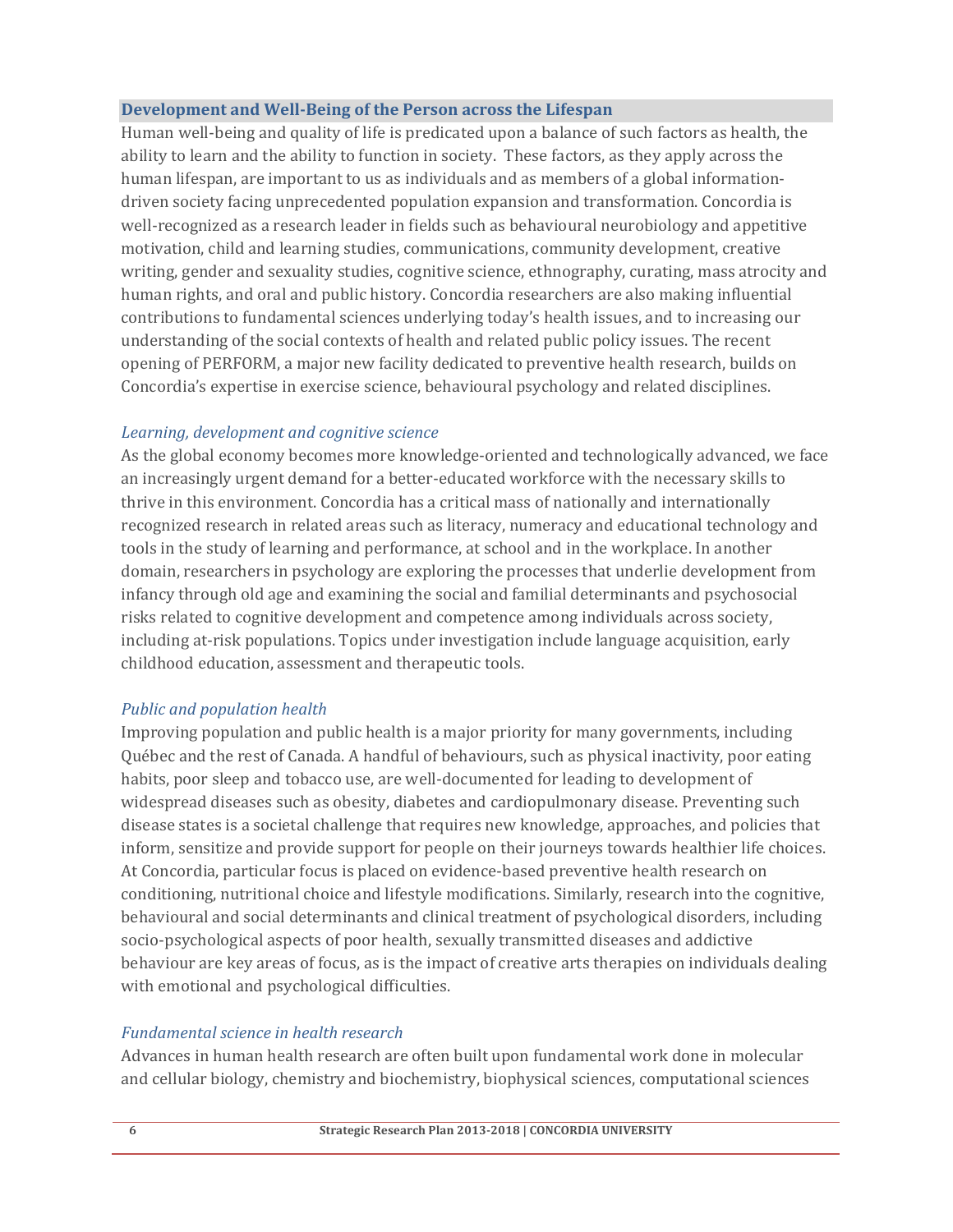and neuroscience. At Concordia, research activities in these areas centre around such topics as the aging process, neuromuscular physiology, diagnostic approaches to human diseases and disorders, and design and development of nanoscale materials. Studies in neuroscience not only expand our understanding of how the brain functions, but also lead to breakthrough discoveries in such areas as behaviour, drug dependence, appetite and obesity.

#### **Culture, History and Identity**

Understanding human diversity and identity, and the many expressions thereof, are critical in a multicultural, fast-changing, increasingly virtual world. The impact of cross-border or interregional population mobility has immense repercussions on social and political structures, and for the development of services and policies. New information and communication technologies in particular are profoundly transforming our lives, continuously reshaping how we interact and express ourselves, as well as how we represent, understand and negotiate contemporary life. Concordia is a leader in transdisciplinary research and research-creation that explores modes of expression, cultural production, context and analysis, and is highly recognized for the impact of its work in gender and sexuality studies. The scope of our research in these areas is equally marked by a commitment to community engagement and partnership activities that foster the co-construction of knowledge, both at Concordia and beyond our doorstep.

#### *Creative expression and production*

Concordia's established leadership in studio and performing arts, cinema, design, exhibition programming and curating, and creative writing remains strong, with Concordia-trained graduates being recognized at the highest levels of literary achievement, performance, analysis and production. Concordia hosts the largest and most comprehensive Studio Arts program in Canada, which has an international reputation for excellence in research, training, production and experimentation. As co-founder of Hexagram, Concordia's Centre for research-creation in Media Arts and Technologies, the university also attracts first-class artist-researchers in the fields of new media, computational design, gaming, interactive textiles, sound, movement and performing arts from around the world. The university is strongly committed to supporting research-creation and the building of hybrid research models that integrate artistic practice with critical, theoretical and historical inquiry. Through its international reach in the areas of creative expression and production, Concordia plays a significant role in enhancing Québec's and Canada's global prominence in the field of cultural and artistic innovation.

#### *Media, communications, gender and sexuality*

Concordia has a long-established reputation for professional production facilities, excellence in journalism, communication studies and art history, as well as women's studies and film studies. Areas of strength include feature and documentary film and television production, alternative and community-based art productions, historical and critical studies of media, technology and digital culture. Contemporary culture has been, and continues to be, shaped by changing dynamics of gender and sexuality, foundations of human identity. Concordia's avant-garde work in these areas continues to be a focus of activity. Key areas of examination include such critical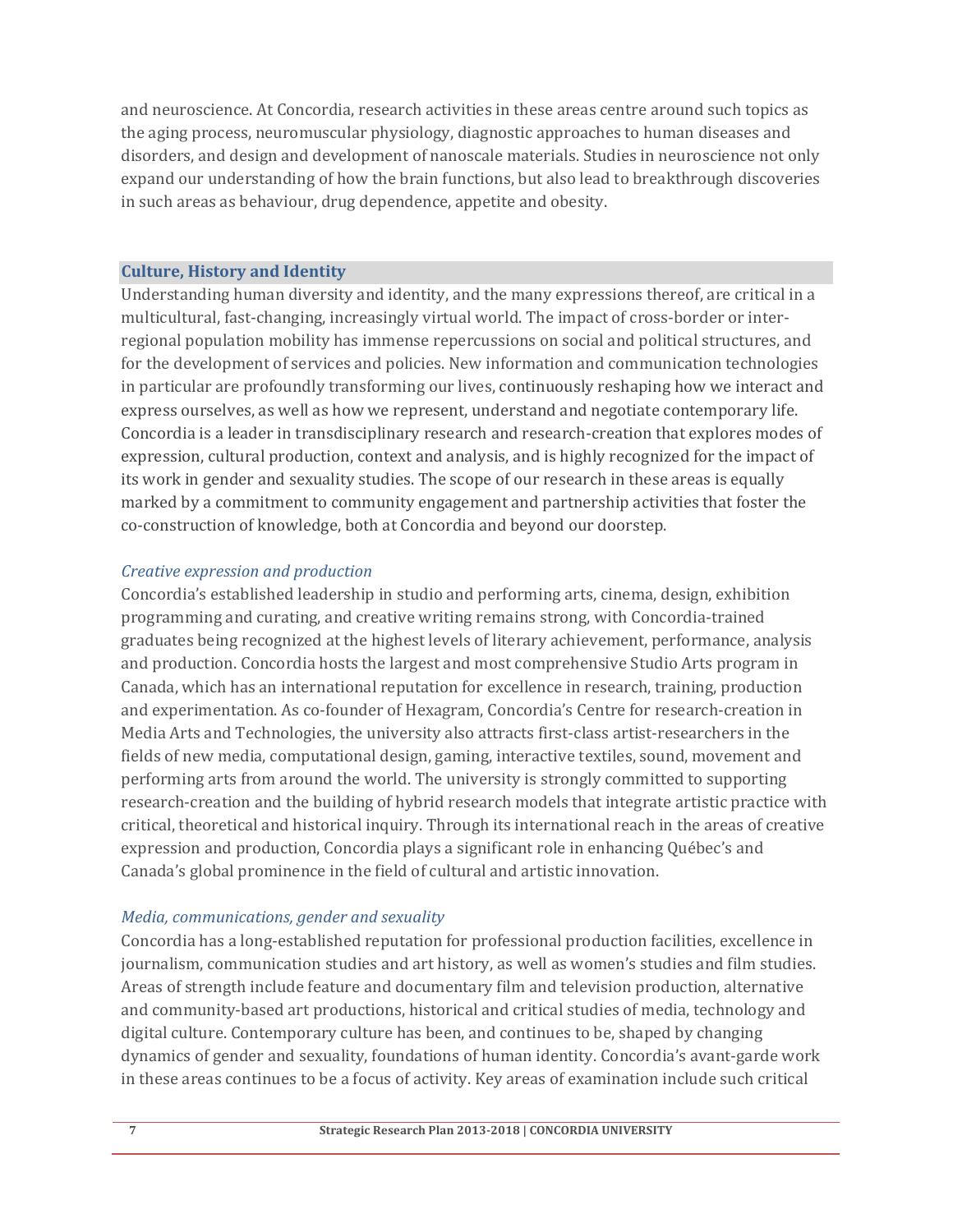social phenomena as AIDS/HIV prevention, feminism and post colonialism, the sex trade industry, gender identity and sexuality, as well as LGBTQ (lesbian, gay, bisexual, trans and queer) representation in history and across cultures.

#### *People, places and heritage*

With the advent of globalization, large-scale human mobility, global mass media and the transnational flow of commodities and culture, people's lives are being transformed around the world. This has implications for such phenomena as nationalism, population displacement, emigration and immigration, social and political unrest, social inclusion, and the challenges that arise with social pluralism. Researchers at Concordia are examining the social, historical, political, artistic and cultural contexts and contributions of different people across place and time. In addition to traditional approaches to scholarship, researchers in this domain are incorporating advanced technologies to break new ground in research methodologies, collaboration, public dialogue, co-production of knowledge, analysis, policy development and representation. The use and development of advanced oral history and exhibition technologies such as digitization tools, multi-media content and searchable archives, accessible through opensource web-based software, are opening new possibilities for collaboration within academe and with the public. Concordia's digital humanities platforms bring together researchers from an extensive range of disciplines as well as filmmakers, artists and community partners. The university's cohort of genocide scholars is spearheading research that seeks to build our collective capacity to prevent mass atrocity through research, knowledge dissemination and recommendations for policy and decision-makers, as well as for actors in civil society and news media. 

#### **Human Systems and Organization**

Many of our perceptions, institutions, cultural and philosophical traditions are shaped by largescale interactions, forces, beliefs and systems that cross political, cultural and geographic boundaries. Our day-to-day lives are highly influenced by where we live, the languages we hear and speak, the economic conditions under which we live, the cultural influences we are exposed to and the work we do. Deepening our understanding of globalization and diversity is key to shaping a balanced approach to the complex and challenging issues facing humankind in the 21st century. In addition to social and geographically determined influences, national and transnational business and economic forces, and systems of governance affect our well-being and prosperity across many domains of our lives.

#### *Corporate enterprise and entrepreneurship*

Concordia's business faculty cohort uses its corporate and organizational expertise to conduct research on entrepreneurship and family business, human interactions at the workplace, absenteeism and presenteeism, marketing communications, retail marketing, consumer behaviour, business process innovations, management and leadership. Other scholarly foci include sensory-based marketing research as well as ethics and governance in public and private institutions. Strong links with the local business community as well as international partners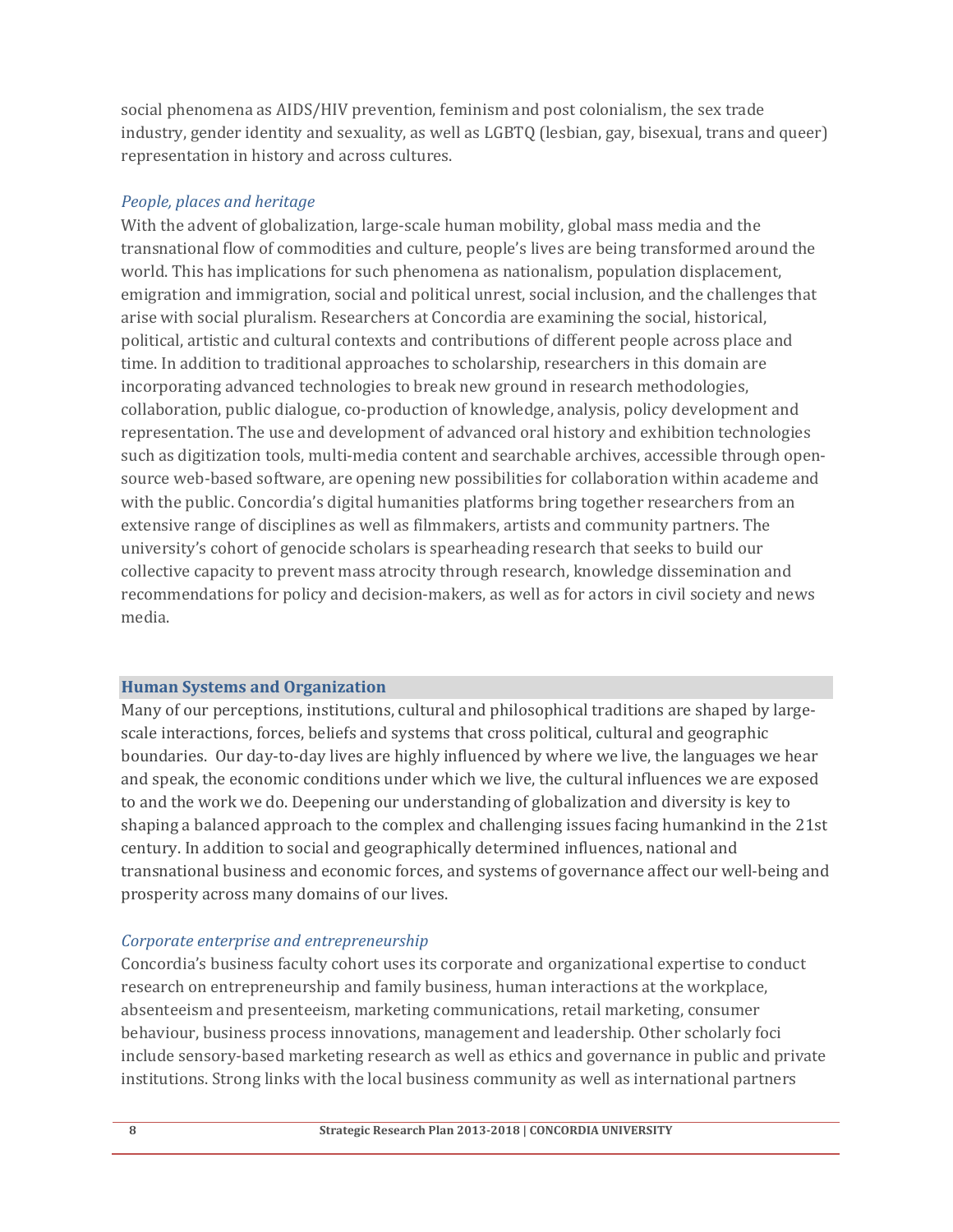underscore a common vision of building capacity in business leadership and responsible global citizenry. 

#### *Social organization and resource planning*

The university's research focus on social organization explores alternative economic development strategies within community-based and collective enterprise, with the aim of reducing poverty. Sustainable enterprise initiatives concentrate on guiding organizations toward holistic sustainable strategies that are rooted in innovation and enterprise development. Researchers from the fields of urban and regional studies are studying the implications of landuse and impacts on society. Other research in this area includes topics such as political economy, community economic development, public affairs, rural economy and urban planning.

#### *Social and economic systems*

An important dimension of economic stability and social well-being is the network of economic systems, financial resources and transactions that underpin the sustainable functioning of households, firms and governments locally, nationally and internationally. Research on financial markets, derivatives, management information systems, financial planning, investment and risk management, as well as econometrics are important foci of Concordia's business and economics faculty cohorts. Questions at the interface of social and economic policy are another area of investigation, including such topics as the impact of changing population demographics and demographic structures, public policy and public administration.

### Sustainability is a major focus of the **TECHNOLOGY, INDUSTRY AND THE**

**ENVIRONMENT** cluster where researchers are examining some of the most pressing environmental concerns of our time, including the impact of human activity, geopolitical trends, environmental risk factors and resource scarcity. In response, Concordia researchers are seeking new society-wide ways of decreasing our environmental footprint and reconceiving and redesigning the energy systems we use, the items we manufacture and the buildings we live in. Most of the researchers in this cluster are from disciplines within engineering and the sciences.

#### **Enabling Technologies and their Basic Foundations**

Many of the most transformative incremental and breakthrough advances shaping society today are dependent on research and development done in the area of enabling technologies and their foundational precursors. In the basic sciences, we have significant strengths within areas of: cell and molecular biology and biophysics; neurosciences; the interface between chemistry and biology; theoretical and computational approaches; pure and applied mathematics; and community and behavioral ecologies. Concordia also excels in information and communication technologies including wireless communications and networks, information technology (IT) security, and computational interactive media. Developments in many of these areas will be key in supporting technology-based approaches to building sustainable systems.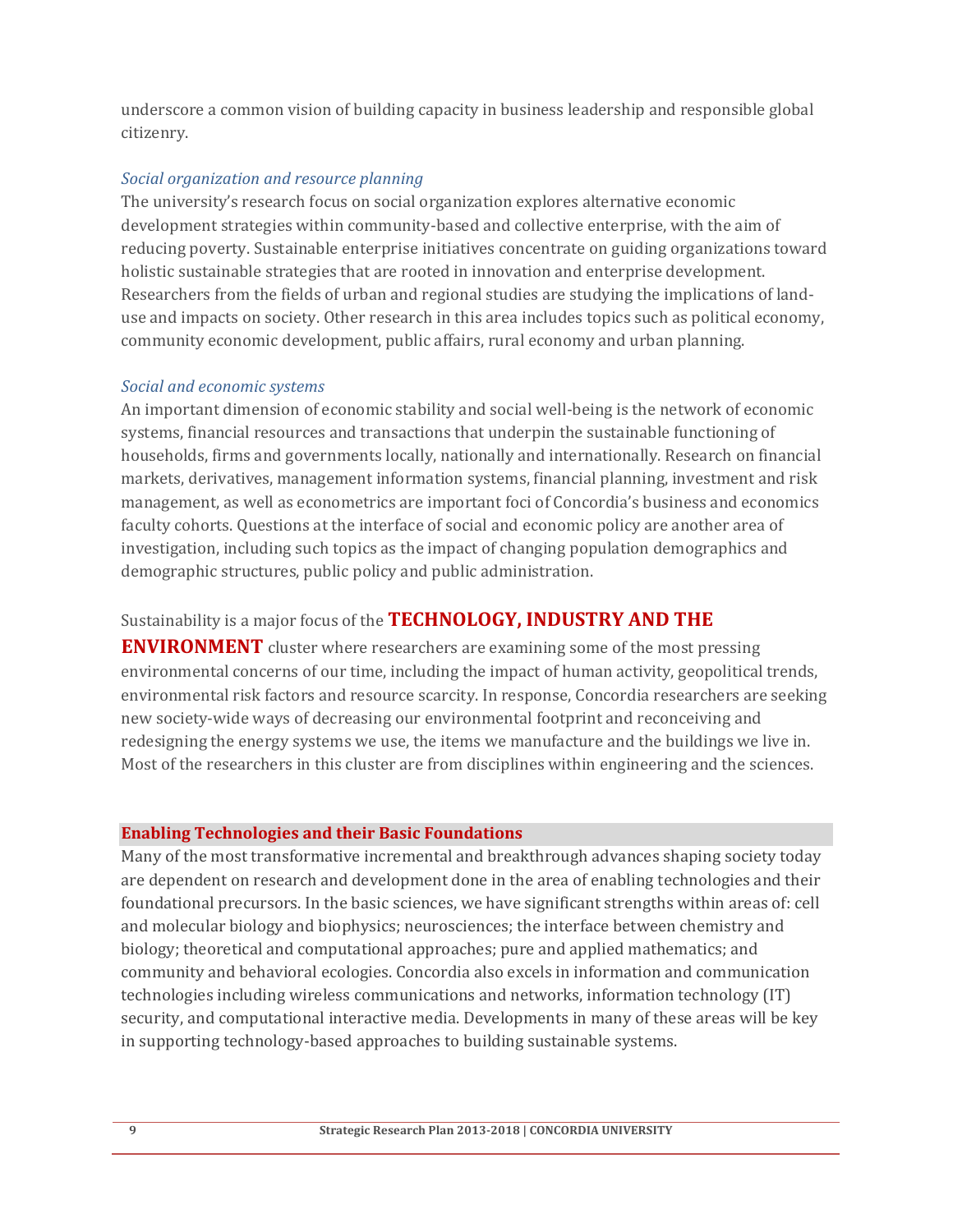#### *Fundamental science*

Fundamental science research keeps new ideas and discoveries flowing. Progress in almost any field, including applied science and technology, business, health and environment invariably depends on understanding its fundamental underpinnings. Concordia's researchers play key roles in the pursuit of new knowledge in nanoscience and nanotechnology, biophysics, mathematical and computational sciences, molecular modeling and chemical biology, producing varieties of outputs such as theories, formulae, data sets and models that drive cutting edge science in all disciplines. Fundamental science research that transcends traditional disciplinary boundaries will be a key to further development of enabling technologies and tools for nextgeneration industries.

#### *Information technologies and computation*

Information technology and computation touch almost every aspect of modern society. At Concordia, areas of recognized strength include intelligent control systems, IT security, cryptography, artificial intelligence and pattern recognition, speech processing, hardware design and verification, and software engineering and management. Discoveries in these areas have the potential to lead to applications in industrial automation, automotive and aircraft electronics, airport, border and banking security, computing and next generation telecommunication networks. 

#### *Telecommunications*

Telecommunications research at Concordia covers physical layer communications, network architectures and protocols and end-user applications. Areas of research strength include fibreoptic, satellite and broadband communications, wireless communications, coding/decoding, electromagnetics, signal processing, protocols and end-user service engineering. Discoveries in these areas will shape the future generation of communication networks.

#### **Advanced Materials and Technology**

Concordia houses world-class research programs in the areas of advanced materials, nanotechnology, system design, manufacturing and transportation. Extensive partner-driven research is conducted in the areas of materials and composites, polymers, coatings, microelectro-mechanical systems (MEMS), thermo-fluid and computational fluid dynamics (CFD) and laser metrics – particularly as they apply to such manufacturing and transportation industries as aerospace and vehicle engineering. New sectoral applications are now emerging to include pharmaceuticals, medical devices and environmental technologies.

#### *Composites, aerospace, transportation and manufacturing*

Concordia is recognized as a leader in the research areas of advanced composite materials for a wide variety of industrial applications and manufacturing systems. Researchers in this area are internationally-established leaders with unique expertise in the mixing of composite structures to develop new engineering materials structures as well as expertise in coating techniques. Automated fibre placement technologies research and development is an area of intensification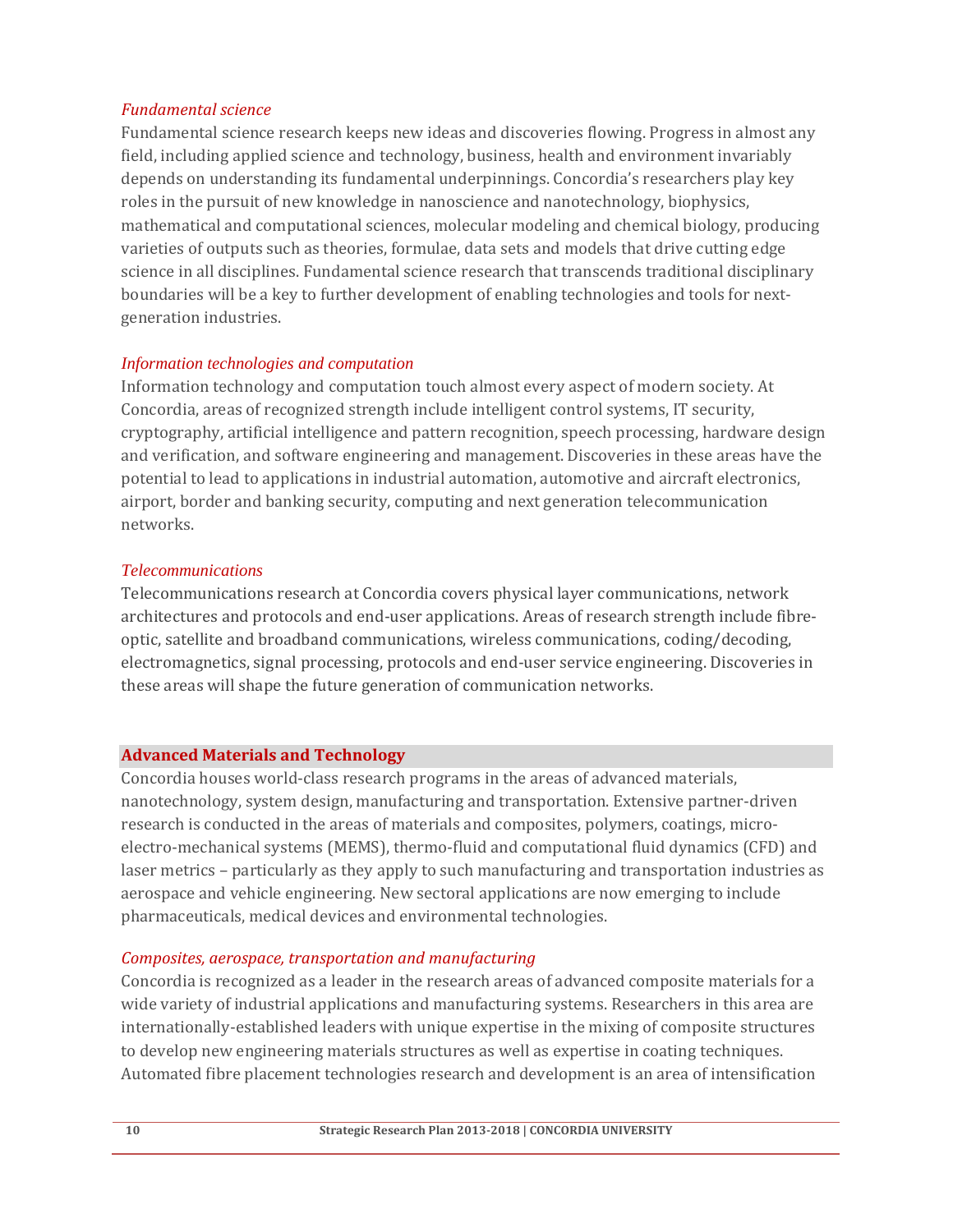with applications in the automated manufacture of primary aerospace structures. Another strength is the interrelationship between properties and structure of materials (metals, polymers and ceramics) and how these properties and structures can be manipulated with a view to developing techniques for producing surfaces with unique properties. The university also has an established critical mass in research concerning all aspects of product conceptual design, control theories, advanced transport systems and highway safety. Quality and lean production systems research is continuing in close collaboration with the aerospace industry.

#### *Nano/Microtechnology*

Researchers have successfully combined their varied expertise in advanced vehicle engineering, mechanical, electrical, and software engineering and have developed significant strengths in the cross-disciplinary area of micro-electro-mechanical systems (MEMS). Cutting edge research is also being conducted in optical MEMS, microfabrication, sensor technology, laser metrics, and development and testing of micro and nano-devices. The applications of microfluidics are among the greatest engineering challenges being faced today and have potential applications in drug discovery, medicine, genetics and proteomics research, and manufacturing processes. Nanoscience researchers at Concordia are working at the confluence of chemistry, biochemistry and physics with foci in multiple areas of nanotechnology research.

#### **Energy, Environment and Biotechnologies**

The global imperative to meet the challenges of environmental destabilization begins with a recognition that human well-being depends on maintaining environmental quality and adopting sustainable systems. Concordia's strengths in this area have been developed in multiple research areas related to environmental science and engineering, energy and biotechnologies. This includes scientific assessments of human impact on the environment, implications for policies and actions regarding resource efficiency and sustainable consumption and production, as well as understanding how to adapt to climate change. On the applied side, Concordia researchers are focusing on: the development of alternative, renewable and sustainable sources of energy; energy-efficient building and construction technology; and bioproduct development and other applications of "omics" based biotechnologies.

#### *Environmental science and engineering*

Concordia researchers are conducting fundamental and applied research to understand the major environmental issues and the effects of human activity on the environment, adopting integrative cross-disciplinary approaches to the study of these issues in support of adaptability and sustainability, and related standards and policy issues. The focus of the university's environmental work includes research into biodiversity, climate science, environmental impact assessment and resource management, as well as soil and groundwater contamination and waste disposal.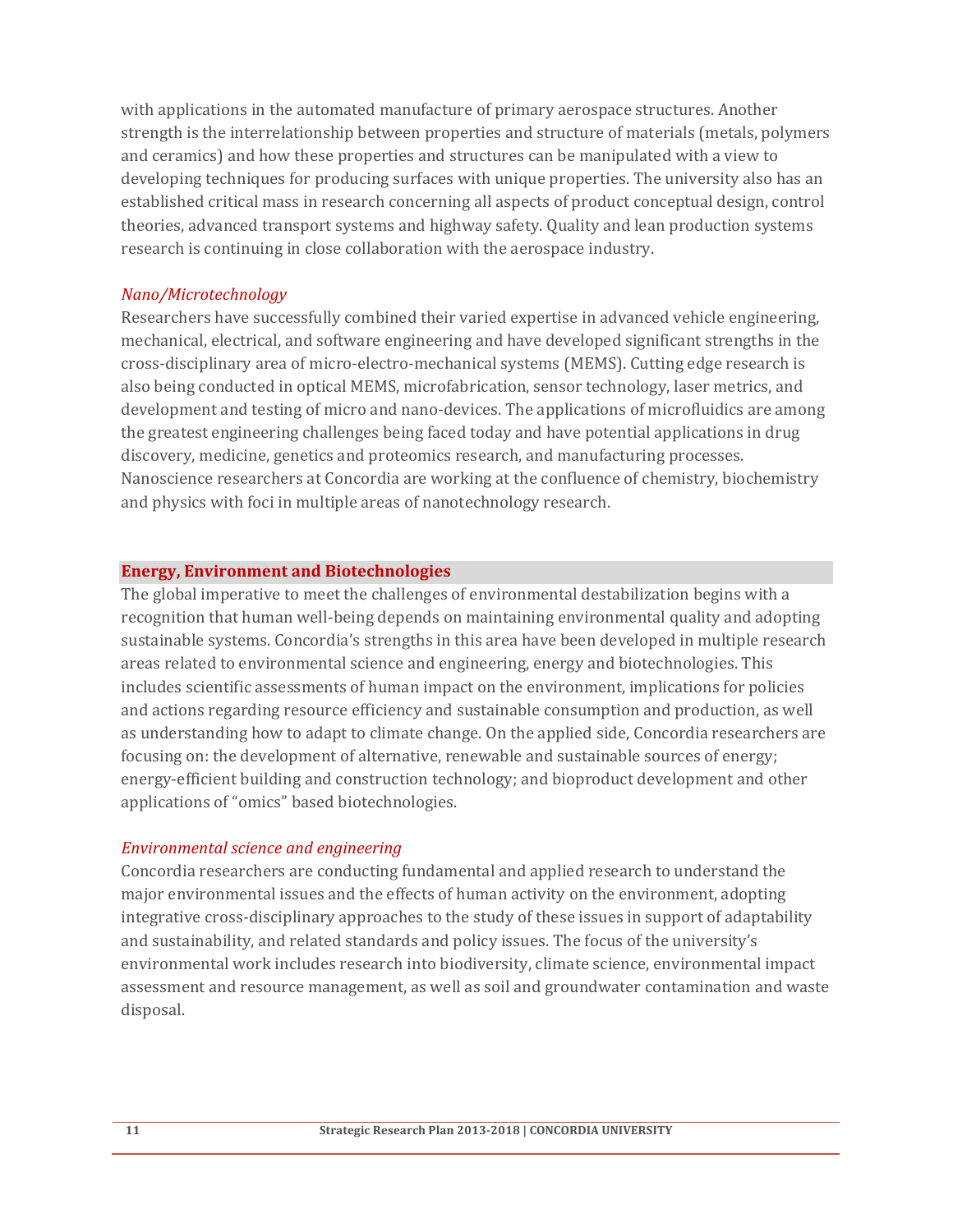#### *Energy and sustainable technologies*

Research into clean energy, energy efficiency and renewable sources of energy (e.g., solar, wind, biomass) constitute the foundation of our approaches to the development of energy generation, storage and transmission capability with minimum environmental impact. Concordia has a long and rich history in the area of residential and commercial building environments and infrastructure. As a result of more than three decades of innovative and dedicated research, Concordia faculty have built a unique hub for research expertise in building envelope performance, materials, structures, system services automation, air quality and thermal comfort, energy systems in buildings and use of solar technologies. Research has evolved to focus on minimizing the environmental impact of buildings over their lifetimes, particularly within urban settings. This solid base in building studies has made it possible to become a leading force in developing energy efficient buildings that are more comfortable, healthier, safer and more responsive to the needs of their inhabitants and users.

### *Omics and related biotechnologies*

Through its expertise in structural and functional genomics, Concordia has established ongoing research programs in molecular ecology, comparative genomics, transcriptomics and proteomics, bioinformatics and related technologies and numerous industry-based partnerships in the area of bioproduct research and development. Innovative work on microbial genomics and enzymes is directed towards development of more sustainable industrial processes and products, such as chemical-free bleaching for wood pulp, biological factories for pharmaceuticals, and the production of biofuels. Engineering of biological systems (i.e., synthetic biology) is a pioneering area of research with potential applications in environmental protection, new energy sources, human health, and agriculture and agribusiness.

## *Goals and Directions*

Over the next five years, our 2013-2018 Strategic Research Plan will provide the framework and direction to shape and evaluate our continued development of research capacity, as well as our reputation for creativity and innovation. The CRC and CFI programs represent critical public investments in our university. Our CRCs will be selected not only by virtue of their individual accomplishments, but also specifically to intensify priority areas of research and researchcreation at Concordia, build and expand successful groups, and develop a robust program of graduate and postdoctoral mentorship and training. Likewise, the CFI projects we advance will build up unique infrastructure platforms, spaces and instrumentation that facilitate innovation and creativity. In short, we will continue to ensure that these valued public investments deepen our research profile and differentiate our university's contributions to the advancement of knowledge and greater good of Canadian society, and that will position Concordia for success in the global context of 2020 and beyond.

Aligned with current trends, and in anticipation of a rapidly changing worldwide context for research activity, Concordia will vigorously pursue new inter-sectoral and international research partnership opportunities that will enrich our capacity and enlarge the impact of our work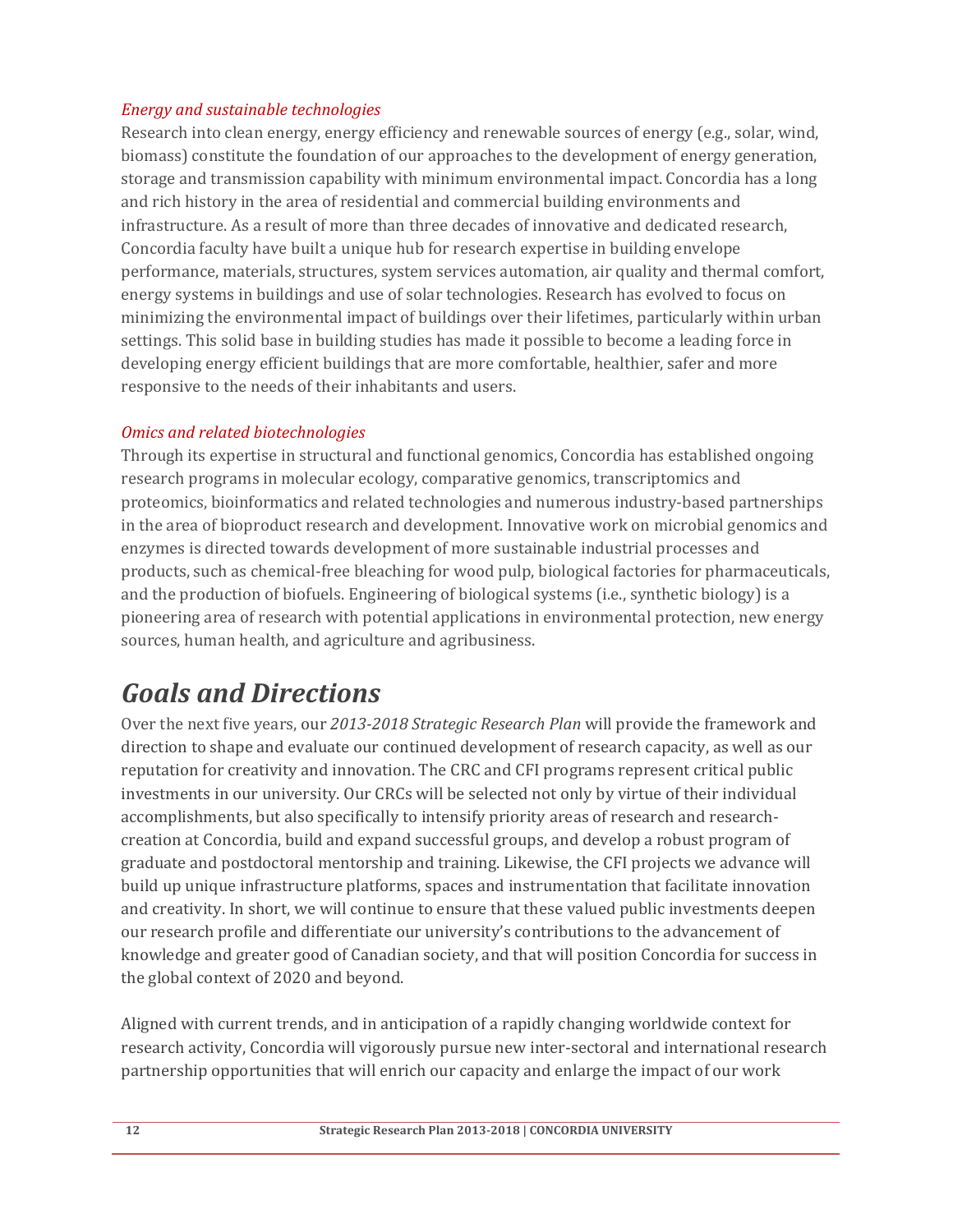globally. Key factors in expanding our impact are the successful communication of research and the mobilization of knowledge across sectors and boundaries that are social, disciplinary, cultural, hierarchical, virtual and spatial. Increasingly, innovative research hinges on the ability to find and navigate intersections of knowledge, the willingness to experiment and break down dichotomies between fundamental and applied, arts and technology, campus and community, while forging sustainable linkages between humanities, social science, management, science, engineering, and other partners in society. Concordia, more than most universities, inhabits these productive conceptual, intellectual and physical spaces that transcend conventional barriers and nurture innovation, creativity and professional training for the next economy.

Like other major universities, we partly measure our success in fostering research and researchcreation by increasing and diversifying our external funding from all sources, by garnering major prizes and recognition awards, by publications in high-impact journals or with leading presses, or exhibitions at high-profile juried competitions. These are all tangible measures of performance. However, as the CRC and CFI programs underscore, universities are incubators of knowledge, creativity and innovation and at Concordia we also measure our success by how good we are at utilizing those privileged public resources to accomplish five things: 1) Fostering the conditions for innovation; 2) Attracting talented people; 3) Creating and optimizing state-of-theart spaces for research and research-creation;  $4$ ) Preparing the next generation of talent; and  $5$ ) Connecting our research and research-creation activities and outcomes with the wider world.

#### **Fostering the conditions for innovation**

Because the worlds of research, higher education, innovation and creativity are changing at an astonishing pace, our 2013-18 Strategic Research Plan is designed to be supple enough to anticipate and capitalize on unique opportunities to enhance, extend or diversify our major research strengths. In particular, we will be motivated by opportunities to make strategic hires and support infrastructure projects that better integrate our current areas of thematically-linked strength. We will also pursue strategic directions that will enable emerging and novel research programs to achieve greater levels of productivity, impact and international recognition.

One area where we intend to promote productive linkages involves the steadily-increasing number of research units and researchers from across the university that are involved in alternative energy research, including wind, water, solar energy and biomass conversion. This work is complemented by research around questions of sustainability in areas such as climate change, smart buildings, environmental resource assessment and management, waste management, small, medium and large business sustainability, community development and social innovation. Nanoscience and advanced materials research is another cross-university focus, with a variety of research groups in both engineering and the sciences, and potential applications across a wide range of fields ranging from aerospace to the health sciences. Research in information and related technologies is well-advanced in areas such as cybersecurity, digital media technologies, high-performance computing, telecommunications networks and bioinformatics. These research areas, where we have been building critical mass and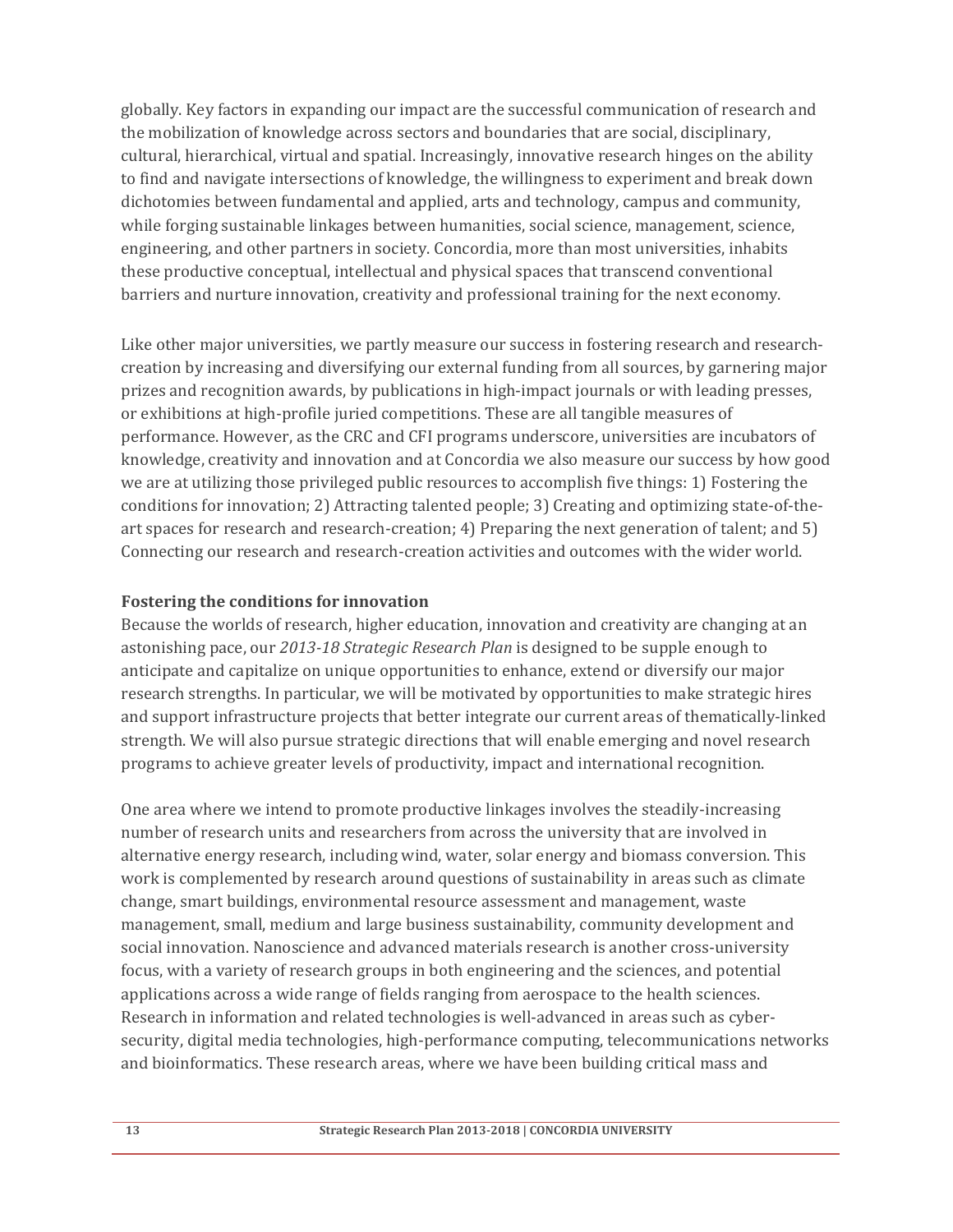expertise, extend into all areas of society. Further development around these themes will offer exciting opportunities for unique discoveries that will benefit society, and for training of highly qualified personnel, but also for critical analysis of their impacts on society and implications for public policy. Similarly, Concordia will continue to boost its cross-disciplinary leadership in experimental media and digital humanities, by continuing to evolve new zones of interaction that transcend traditional arts and design disciplines to include cutting-edge research, innovation and development in science, engineering, technology and business.

Beyond consolidating our leadership in established domains of excellence, our 2013-18 Strategic *Research Plan* will target new positioning opportunities for Concordia in transdisciplinary health research. With the opening of the PERFORM Centre in fall 2011, Concordia has a strategic new resource that will help vault us into the vanguard of transdisciplinary, inter-sectoral research on primary and secondary preventive health and individualized medicine in Canada. For the first time in its history, Concordia is in a position to target health-related hires across the university ranging from public policy and health economics, to medical physics, biostatistics and biomechanics, neuroscience, exercise physiology and human development. In contrast to the diagnostic and cure-driven medical research traditionally carried out by university hospitals, Concordia can be a showcase for the unique contribution that comprehensive universities make to the well-being of all Canadians.

We are also well positioned to build a leadership profile in the field of First Peoples studies where we occupy a unique niche as the only university in Québec, and one of few east of Ontario, with approved programs and an emerging cohort of researchers focused on issues of aboriginal youth and the impact of development on northern communities. Similarly, there is potential for Concordia to become a fulcrum for research in the cross-disciplinary field of synthetic biology where there is a need to position Canada in a rapidly evolving international research context.

Research and higher education are undergoing a highly transformative period that is increasingly boundary-less in both geo-political and sectoral terms. The nature of contemporary research problems, the range of expertise, and the scale of instrumentation and funding resources required to address them demands greater emphasis on partnerships and mobility of researchers and trainees. Concordia researchers across all our domains of research strength are already highly networked with an impressive diversity of collaborators in industry, government, community and the not-for-profit sector, in Québec, Canada and abroad. A priority for this *Strategic Research Plan* is to deepen and further extend those partnerships both on a project and program basis. Similarly, a goal of this *Plan* will be to ensure that Concordia exercises greater leadership in large-scale, inter-institutional research initiatives, some of which are also intersectoral, such as National Centres of Excellence, or the various *Regroupements stratégiques* and *Groupes de recherche* programs supported by the *Fonds de Recherche Québec*. 

Building partnerships likewise means capitalizing to the maximum extent on the potential fit between Concordia research and research-creation expertise and the Government of Canada's *Science and Technology Strategy*, the *Politique nationale de la recherche et de l'innovation* of the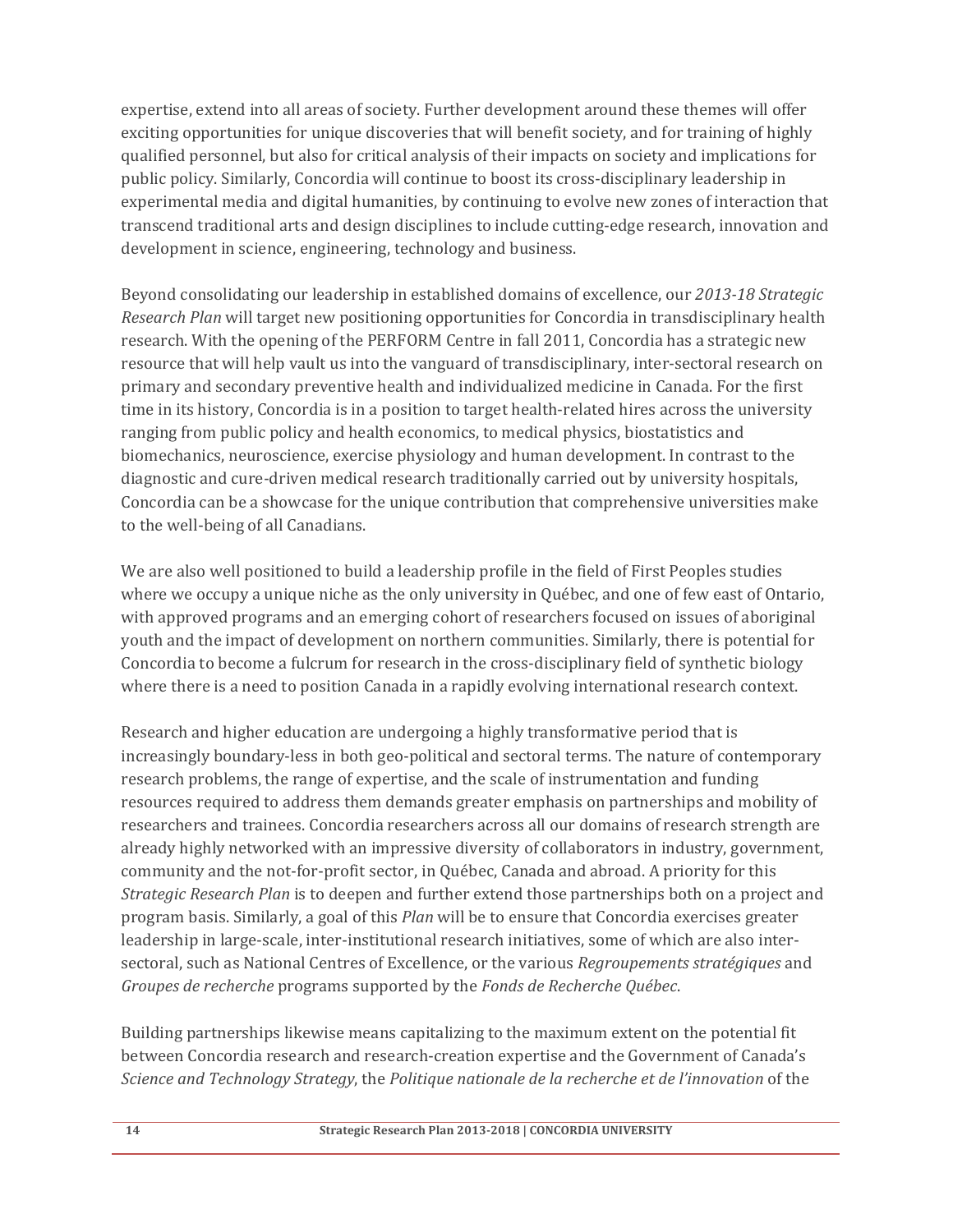Government of Québec, the European Commission growth strategy, *Europe* 2020, and public funding initiatives in the United States with respect to health, science and the humanities.

In addition to promoting great research by creating new synergies across fields, disciplines and boundaries, driving creativity and innovation requires forward-thinking intellectual property policies, expertise to identify and facilitate opportunities for collaborations with private and public-sector partners; and mechanisms to help realize the commercial, open-source and publicuse potentials of our researchers' discoveries, inventions and findings. We are committed to further developing these competencies in delivering on the promise of our 2013-18 Strategic *Research Plan*. 

#### **Attracting Talented People**

Concordia University has a total targeted and flexible allocation of 28 Canada Research Chairs, of which 23 were filled as of the March 2013 award announcement. As per the CRC program processes, the remaining Chairs are in different phases of recruitment and nomination. The vast majority (19) of our CRCs are Tier 2 because Concordia has deliberately targeted early career researchers working in new fields in order to best position Concordia as a university leading new directions in research. Our institutional selection process ensures that all anticipated vacancies are flagged in advance and that designated areas for replacement are targeted in order that positions are filled in good time.

To maximize the future impact of our CRC quotas, we will target and cluster nominations in research areas where Concordia is, or aspires to become, a national leader. As has been our practice in the past, Concordia University will capitalize on the prestige of the CRC program exclusively to recruit new faculty, nationally and internationally, to our university, thereby attracting 'some of the world's most accomplished and promising minds' to Canada. We will continue to allocate new CRC positions through a transparent and competitive internal process that is regarded as a best practice nationally. All chairholders are expected to play a critical leadership role by building research capacity, recruiting talented students, training highly qualified personnel, and developing productive synergies through their activities in centres, institutes, labs, partnerships, networks or alliances. To ensure that these expectations are fulfilled, we require departments, research centres and Faculties to submit letters of intent that clearly demonstrate the strategic relevance and importance of the proposed research chair positions to the university's research plan. In addition, all chairholders are subject to internal performance review requirements. The deployment of CRCs also takes into account the existing gender imbalance and the need to recruit other targeted groups.

To ensure that CRCs have the time and resources to fully develop their research programs, Concordia, perhaps uniquely among Canadian universities, allocates 45% of CRC program funding to directly support the research activities of its Chairs in addition to providing them with two course releases per academic year.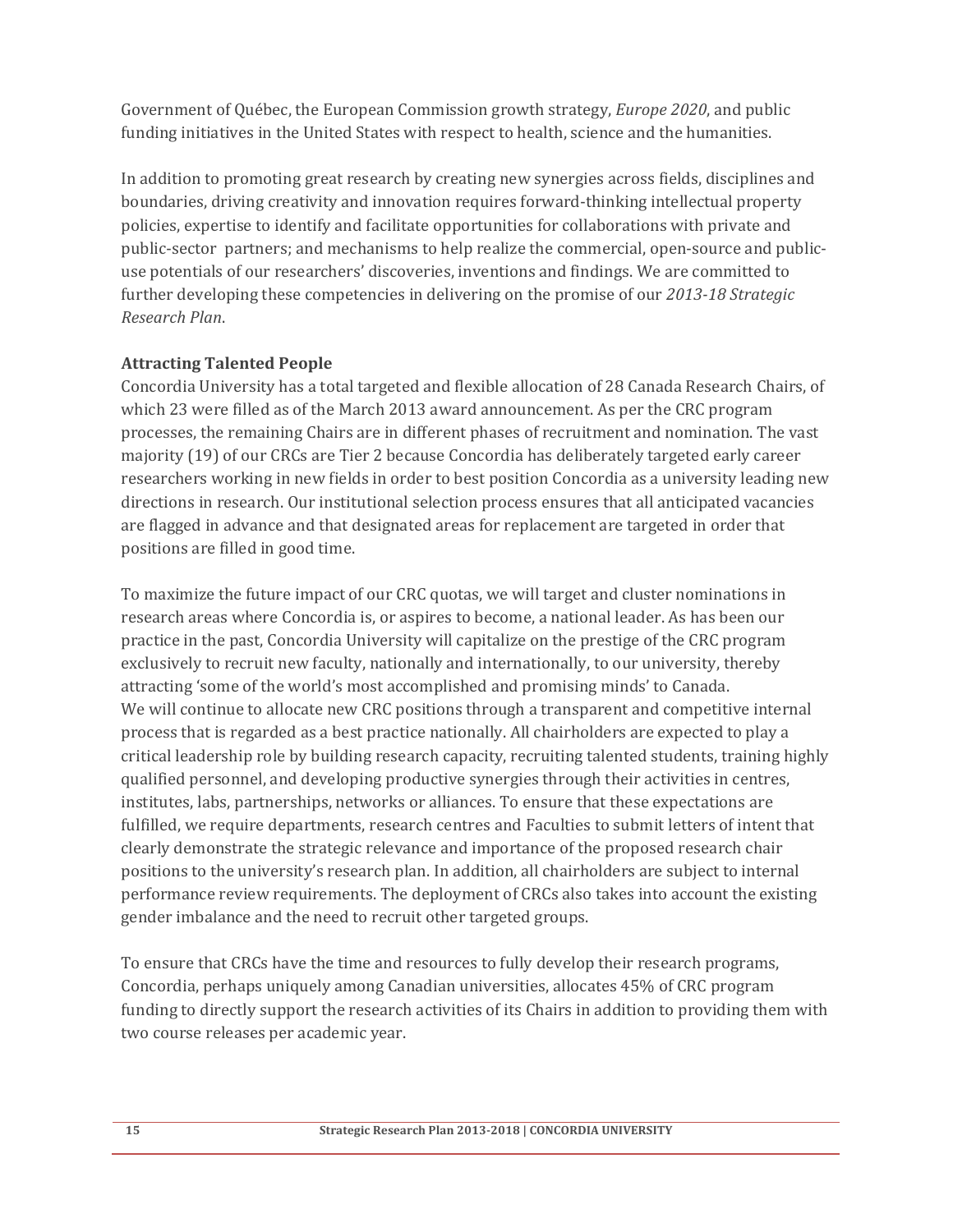Taking into account current nominations and anticipated vacancies as some Tier 2 CRC positions reach the limit of their eligibility, we expect, over the life of the 2013-18 Plan, to recruit no fewer than 5 Tier 1 and 10 Tier 2 CRCs currently allocated to SSHRC and NSERC fields. We also intend to increase our allotment of CIHR chairs through our strategic development of health-related research. In 2013-14, during the first wave of nominations under the 2013-18 Plan, the university is recruiting 3 Tier 1 NSERC Chairs in the fields of microbial genomics, environmental chemistry, and sustainable industrial and mine waste management, and 2 SSHRC Tier 2 chairs in the fields of visual heritage and digital archives, and poetics.

The table below identifies by strategic research theme, agency and tier all of Concordia's CRCs as of the March 2013 award announcement. To broaden the picture, the table also identifies internal Concordia University Research Chairs and Distinguished Professorships according to the same rubric, as well as the number of women and men holding these appointments. As of March 2013, 5 of Concordia's 23 CRCs are held by women, including 1 of 4 at the Tier 1 level, and 4 of 19 at Tier 2. Although the university made significant progress in recruiting female candidates (5 of 12 new CRCs) under the auspices of the 2008-12 Strategic Research Plan, it remains a priority to work in future to correct the existing imbalance--which is also present among internally awarded chairholders and special professorships—in order to better reflect the overall distribution of faculty at Concordia.

Attracting talented people is key to creating an enriched research environment in which leadership, knowledge mobilization, spirit of discovery, knowledge translation and openness to the future go hand-in-hand.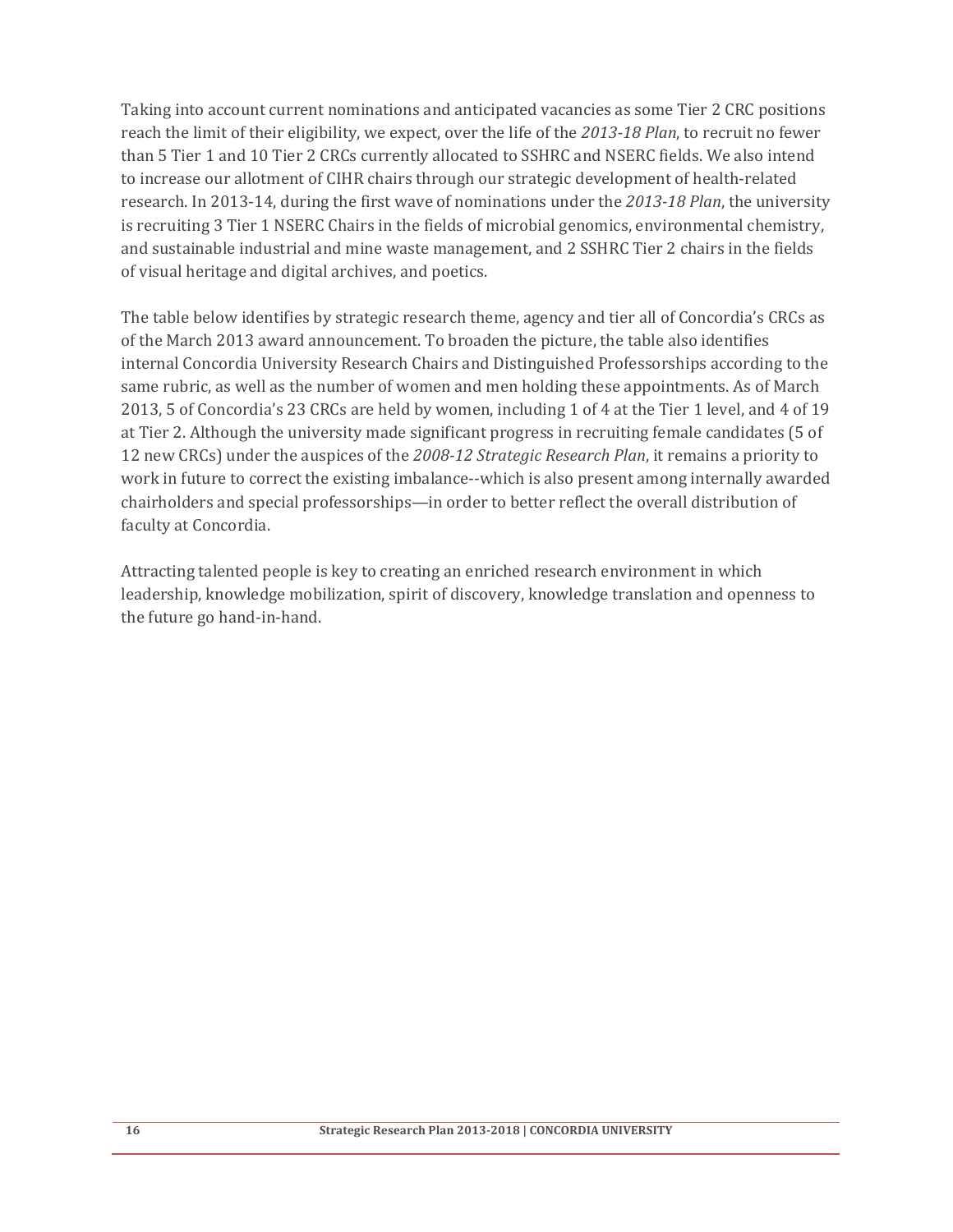| <b>Research Theme</b>                                                                         | <b>Canada Research Chairs</b> |              |              |                   |                         | <b>Concordia University</b><br><b>Research Chairs</b> |                |                |                | <b>Other Chairs</b> |                | <b>Total by Theme</b> |              |              |
|-----------------------------------------------------------------------------------------------|-------------------------------|--------------|--------------|-------------------|-------------------------|-------------------------------------------------------|----------------|----------------|----------------|---------------------|----------------|-----------------------|--------------|--------------|
|                                                                                               |                               | Tier 1       |              | Tier <sub>2</sub> |                         | Tier 1                                                |                | Tier 2         |                |                     |                |                       |              |              |
|                                                                                               | Agency                        | M            | $\mathbf{F}$ | M                 | $\mathbf{F}$            | M                                                     | $\mathbf{F}$   | M              | $\mathbf{F}$   | M                   | F              | M                     | F            | <b>Total</b> |
| 1. Development and<br><b>Well-Being of the</b><br><b>Person Across the</b><br><b>Lifespan</b> | <b>CIHR</b>                   |              |              | 3                 | $\mathbf{1}$            | $\overline{\mathbf{4}}$                               | 3              | $\mathbf{1}$   | $\mathbf{1}$   | $\bf{0}$            | $\overline{2}$ | 12                    | 8            | 20           |
|                                                                                               | <b>NSERC</b>                  | $\mathbf{1}$ |              | $\overline{2}$    |                         |                                                       |                |                |                |                     |                |                       |              |              |
|                                                                                               | <b>SSHRC</b>                  |              |              | $\mathbf{1}$      | $\mathbf{1}$            |                                                       |                |                |                |                     |                |                       |              |              |
|                                                                                               | <b>TOTAL</b>                  | $\mathbf{1}$ | $\bf{0}$     | 6                 | $\overline{2}$          |                                                       |                |                |                |                     |                |                       |              |              |
| 2. Culture, History and<br><b>Identity</b>                                                    | <b>CIHR</b>                   |              |              |                   |                         | $\overline{2}$                                        | $\overline{2}$ | 3              | 3              | 4                   | $\mathbf{1}$   | 12                    | 9            | 21           |
|                                                                                               | <b>NSERC</b>                  |              |              |                   |                         |                                                       |                |                |                |                     |                |                       |              |              |
|                                                                                               | <b>SSHRC</b>                  |              | $\mathbf{1}$ | 3                 | $\overline{2}$          |                                                       |                |                |                |                     |                |                       |              |              |
|                                                                                               | <b>TOTAL</b>                  | $\bf{0}$     | $\mathbf{1}$ | 3                 | $\overline{2}$          |                                                       |                |                |                |                     |                |                       |              |              |
| 3. Human Systems and<br><b>Organization</b>                                                   | <b>CIHR</b>                   |              |              |                   |                         | $\overline{4}$                                        | $\mathbf{0}$   | $\mathbf{1}$   | $\overline{2}$ | $\overline{7}$      | 3              | 14                    | 5            | 19           |
|                                                                                               | <b>NSERC</b>                  |              |              |                   |                         |                                                       |                |                |                |                     |                |                       |              |              |
|                                                                                               | <b>SSHRC</b>                  |              |              | $\overline{2}$    |                         |                                                       |                |                |                |                     |                |                       |              |              |
|                                                                                               | <b>TOTAL</b>                  | $\mathbf{0}$ | $\bf{0}$     | $\overline{2}$    | $\mathbf{0}$            |                                                       |                |                |                |                     |                |                       |              |              |
| 4. Enabling<br><b>Technologies and their</b><br><b>Basic Foundations</b>                      | <b>CIHR</b>                   |              |              |                   |                         | 5                                                     | 1              | 6              | $\bf{0}$       | 1                   | $\bf{0}$       | 14                    | $\mathbf{1}$ | 15           |
|                                                                                               | <b>NSERC</b>                  | $\mathbf{1}$ |              | $\mathbf{1}$      |                         |                                                       |                |                |                |                     |                |                       |              |              |
|                                                                                               | <b>SSHRC</b>                  |              |              |                   |                         |                                                       |                |                |                |                     |                |                       |              |              |
|                                                                                               | <b>TOTAL</b>                  | $\mathbf{1}$ | $\bf{0}$     | $\mathbf{1}$      | $\mathbf{0}$            |                                                       |                |                |                |                     |                |                       |              |              |
| <b>5. Advanced Materials</b><br>and Technology                                                | <b>CIHR</b>                   |              |              |                   |                         | 4                                                     | $\mathbf{0}$   | $\mathbf{1}$   | $\mathbf{1}$   | $\mathbf{1}$        | $\bf{0}$       | 8                     | $\mathbf{1}$ | q            |
|                                                                                               | <b>NSERC</b>                  | $\mathbf{1}$ |              | $\mathbf{1}$      |                         |                                                       |                |                |                |                     |                |                       |              |              |
|                                                                                               | <b>SSHRC</b>                  |              |              |                   |                         |                                                       |                |                |                |                     |                |                       |              |              |
|                                                                                               | <b>TOTAL</b>                  | $\mathbf{1}$ | $\mathbf{0}$ | $\mathbf{1}$      | $\mathbf{0}$            |                                                       |                |                |                |                     |                |                       |              |              |
| <b>6. Energy, Environment</b><br>and Biotechnologies                                          | <b>CIHR</b>                   |              |              |                   |                         |                                                       | $\mathbf{1}$   | $\overline{2}$ | $\mathbf{0}$   | $\mathbf{1}$        | $\bf{0}$       | 7                     | $\mathbf{1}$ | 8            |
|                                                                                               | <b>NSERC</b>                  |              |              | $\overline{2}$    |                         | $\overline{2}$                                        |                |                |                |                     |                |                       |              |              |
|                                                                                               | <b>SSHRC</b>                  |              |              |                   |                         |                                                       |                |                |                |                     |                |                       |              |              |
|                                                                                               | <b>TOTAL</b>                  | $\mathbf{0}$ | $\bf{0}$     | $\mathbf{2}$      | $\mathbf{0}$            |                                                       |                |                |                |                     |                |                       |              |              |
| <b>Total by Chair Type</b>                                                                    |                               | 3            | $\mathbf{1}$ | 15                | $\overline{\mathbf{4}}$ | 21                                                    | 7              | 14             | 7              | 14                  | 6              | 67                    | 25           | 92           |

### **TABLE 2 Research Chairs by Theme and Agency**

#### **Creating and optimizing state‐of‐the‐art spaces for research and research‐creation**

Concordia's approach to the various CFI programs and competitions targets projects that are most closely aligned with the university's 6 main research themes. Major CFI competitions, such as the *New Initiatives Fund* and the *Leading Edge Fund*, are managed at the university level. In order to maintain focus on strategic priorities, the process begins with an internal call for letters of intent from researchers and concludes with consultations between the four Faculties and the Vice-President, Research and Graduate Studies to select the projects that best match Concordia's strategic priorities. We will also focus our CFI envelope on unique infrastructure projects that complement and augment our existing physical resources and facilitate innovation, research and development by ensuring maximized use of platforms, facilities and equipment by researchers in multiple disciplines and sectors. We will continue to develop state-of-the-art infrastructure to create innovative spaces and install unique instrumentation that is vital to attracting top researchers, graduate students and postdoctoral fellows from around the globe.

Our CFI project development and management directions are also framed in relation to a rolling five-year plan for major capital projects focused on research infrastructure that all Québec-based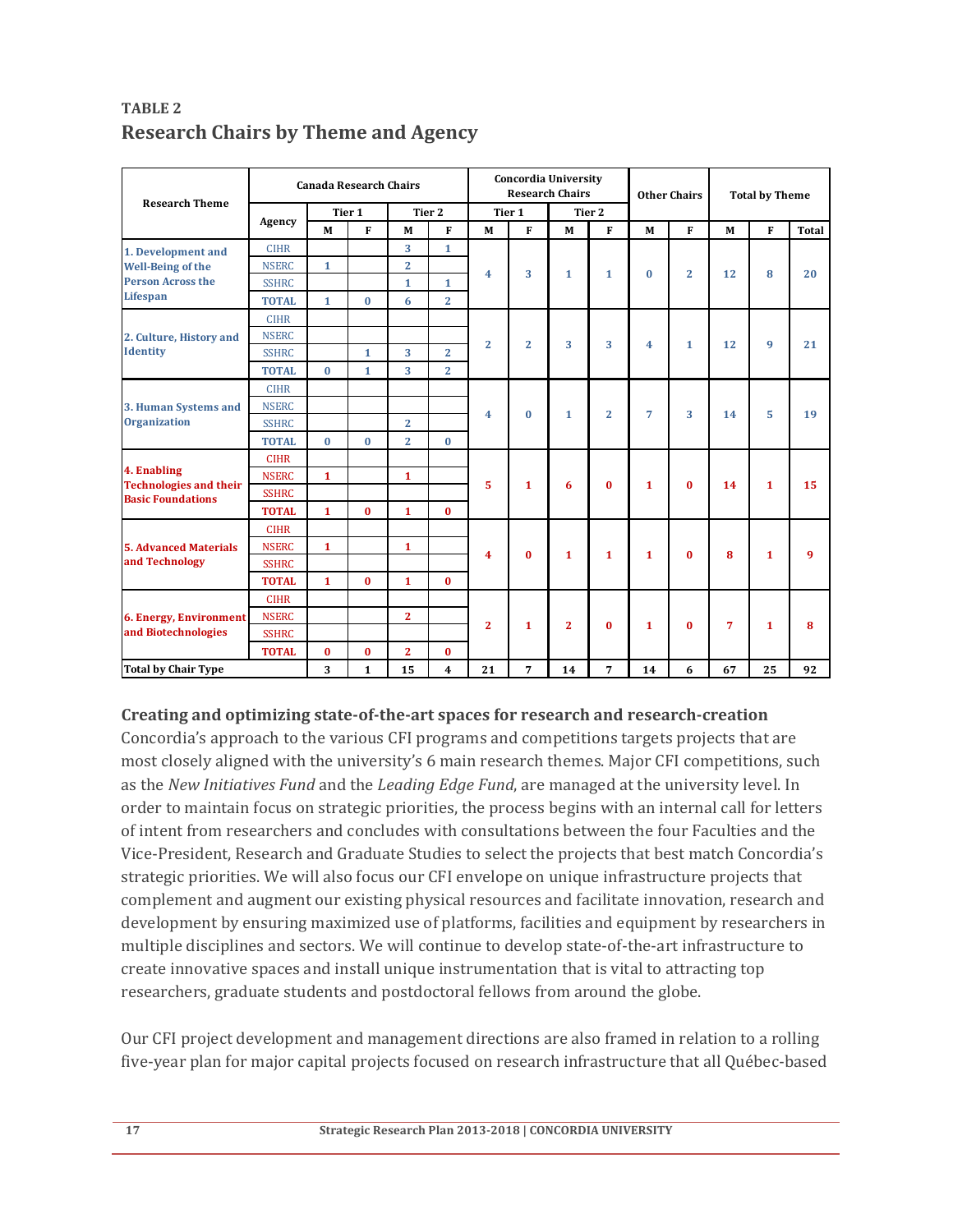universities are obligated to develop for the Government of Québec. Because of its importance to the overall development of institutional space at Concordia, the *Plan quinquennale de développement des infrastructures de recherche* is framed through consultations between the Office of the Vice-President, Research and Graduate Studies, the Faculties, and the Office of the Vice-President, Services, which is responsible for construction, renovation and facilities management projects.

Consistent with the Faculties' hiring priorities, the *Leaders Opportunity Fund* competition is managed at the Faculty level and oriented toward assisting newly hired faculty members, especially new CRCs, to establish state-of-the-art facilities to support their research initiatives.

### **Preparing the next generation of talent**

Equipping students to enter the workforce competitively and confidently is a critical element in any strategic plan for research development along with an investment in graduate education and postdoctoral training. We will prioritize new graduate program development in novel areas of research, such as the PhD in Information Systems Engineering and the Master of/Magisteriate in Design. Unique programs in Québec and Canada, they will accept their first cohorts of students in 2013-14. Our unique Individualized Studies (INDI) Master's and PhD programs will serve as incubators of distinctive cross-departmental and cross-Faculty graduate training opportunities in areas such as food studies, sustainability, exercise physiology, games studies and synthetic biology. 

In recognition of the premium placed on global skills development, we will facilitate graduate mobility within Canada and abroad, expand our highly successful *GradProSkills* training program, capitalize fully on internship and other opportunities made possible through *Mitacs*, NSERC Create and other training grant programs, and increase our postdoctoral fellows population in an expanded range of fields. In order to prepare future undergraduate students for graduate studies and careers in research, we will put renewed emphasis on providing support to undergraduate research initiatives, including international student exchanges and summer undergraduate research awards.

#### **Connecting our research and research‐creation with the wider world**

To better fulfill the public role and mission of our university's research enterprise we will pursue imaginative and effective forms of knowledge mobilization that best link our work to society at large. As a university with a proud history of successful campus-community collaborations, Concordia is well positioned for further accomplishments in this area. Our scientists, engineers and management faculty work closely with industry and government partners to develop new systems, tools and technologies to best meet society's needs. Our business faculty and social scientists are collaborating with community partners in such areas as community economic development and public policy where Concordia is a leader in social innovation. Similarly, the Concordia-based Montreal Institute for Genocide and Human Rights Studies is recognized for its contributions to international public policy, notably the 'Will to Intervene' project. These and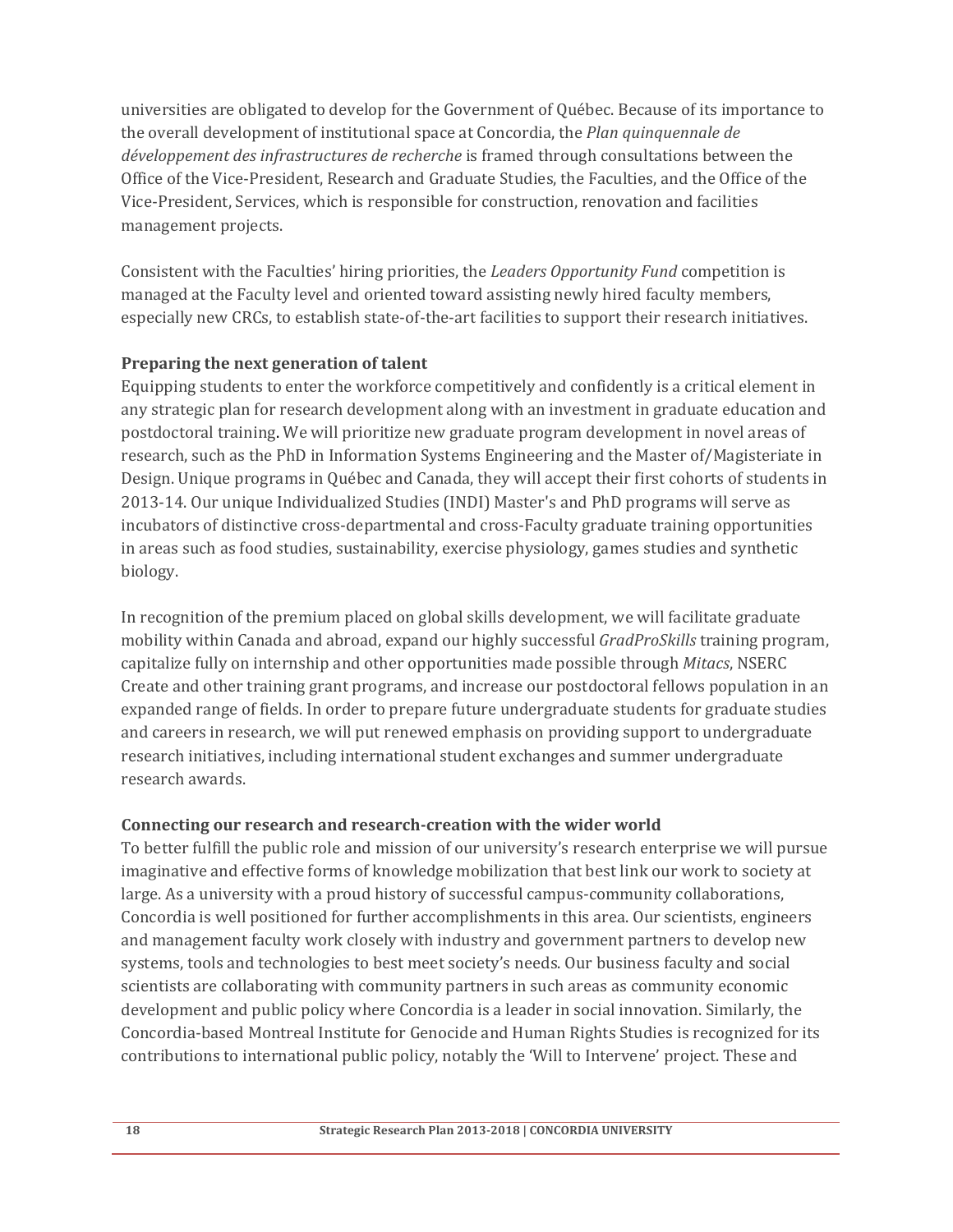many other types of knowledge mobilization, knowledge translation and communication activities connect us to the wider world.

Beyond the technical and policy domains, our CRC-led, CFI funded Centre for Oral History and Digital Storytelling is a model of such engagement and the commitment to ground knowledge in the 'shared authority' between scholars and the public. Because Concordia is home to one of Canada's foremost journalism programs (both graduate and undergraduate), which includes research expertise in science journalism, our university is poised to become the benchmark for mobilizing accessible, intelligent, investigative knowledge about rapidly evolving areas of research such as nanoscience and nanotechnology, synthetic biology and preventive health.

Concordia is also a leader among North American universities in its institutional commitment to open access, as reflected by our institutional repository, *Spectrum*, our Open Access Author Fund, and a Senate mandate, the first at a Canadian university, requiring faculty to make peer-reviewed journal articles available through open access repositories. We are also innovators in the increasingly complex and creative, multi-media world of research communication, as exemplified by our unique and widely-praised knowledge dissemination platform, *research@concordia*. Sponsored by our Office of Research, the *research@concordia* website is a made-at-Concordia portal into the university's research landscape. The site is driven by key words, clear research questions and links that show the interconnecting world of people, ideas and research activity all across Concordia. Visit: http://www.concordia.ca/explore/.

## *Research Support and Development at Concordia*

In addition to supporting the objectives of the 2013-18 *Plan* through continued capital and resource investments in our libraries, data collection and information technology systems that support our rapidly evolving institutional research ecosystem, the university, under the auspices of the Office of the Vice-President, Research and Graduate Studies, manages a comprehensive package of internal research support programs, including the Concordia University Research Chairs program, the Research Unit program, an envelope of funding programs called *Mobilizing Knowledge*, and the Strategic International Partnership Seed Funding Program.

## **Concordia University Research Chairs program**

In 2001, the university created the Concordia University Research Chair program to complement the CRC program, which is targeted to attracting faculty outside Concordia, by supporting current faculty members. As of March 2013, there were 49 CURCs spread across all four faculties and designated as Tier 1 or Tier 2 per the guidelines of the CRC program. CURCs receive multiyear direct research funding and course release from the university. The awarding of CURCs is aligned with the university's Strategic Research Plan and follows an institution-wide competitive process similar to that used for targeting CRC hires. To coincide with the 2013-18 Plan, the structure of the CURC program is undergoing an internal review that aims, at steady state, to support a larger number (65) of outstanding Concordia-based researchers, including mid-career researchers who often do not easily fit into the existing Tier 1 and Tier 2 model.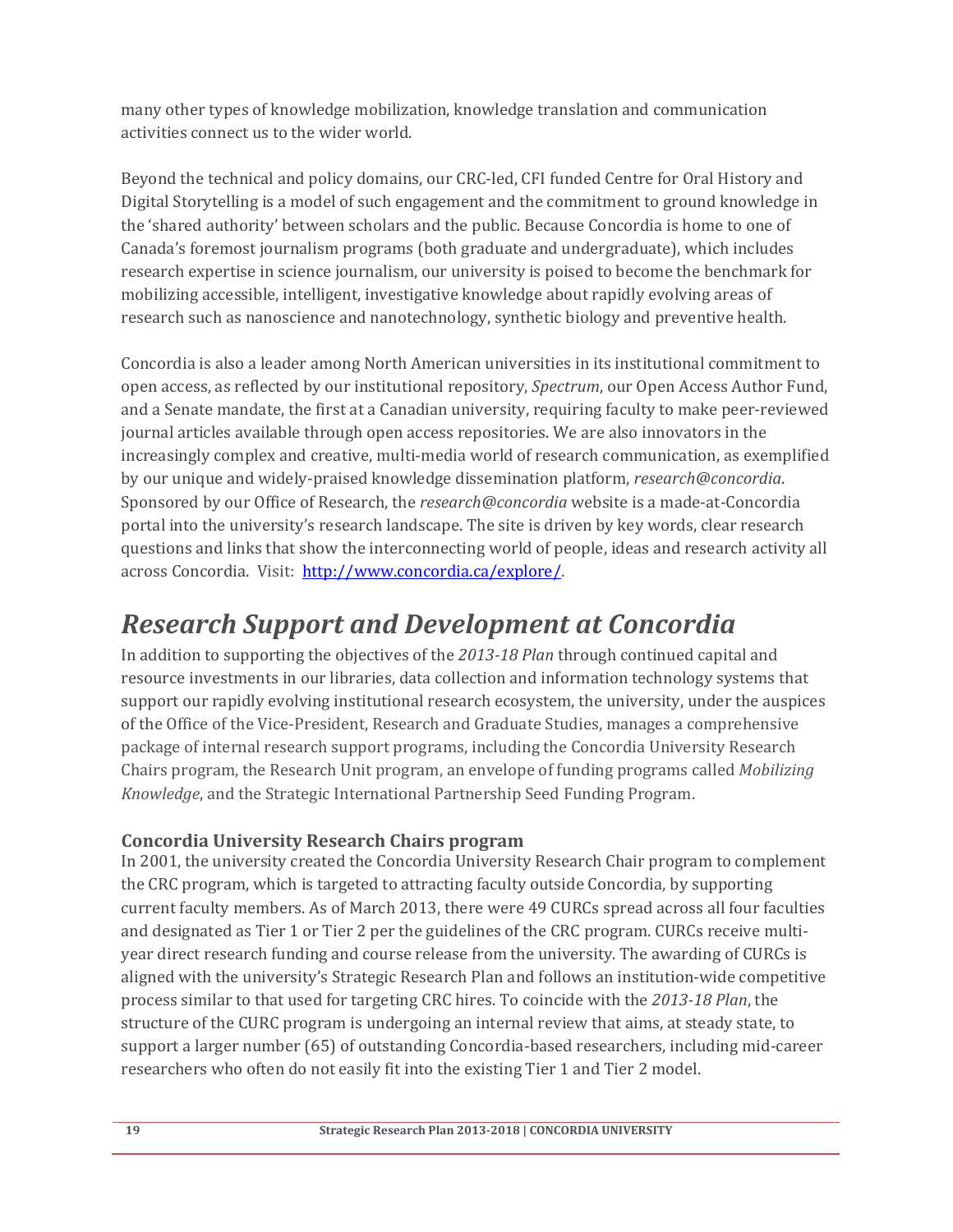## **Mobilizing Knowledge: A Plan for Supporting Research Development at Concordia University**

The programs described in *Mobilizing Knowledge* (2007) continue to be central to Concordia's strategic approach to stimulating the development of policies and structures that aim to increase the university's external research funding, partnerships, leadership and international activities, as well as industry-sponsored research. The internal funding programs outlined below are complementary, designed to provide researchers with opportunities to enhance and extend their research activities, and leverage external funding.

*CATALYST* programs provide competition-based funding to individual researchers or teams, as well as start-up funding for new researchers to seed or accelerate research projects or programs with the goal of securing external funding.

*EXCELLENCE* programs are designed to encourage established researchers to participate in major high-profile competitions and assume leadership roles in inter-institutional research initiatives. Smaller scale high quality projects with significant leveraging potential are also supported through this funding envelope. The objective of these programs is to increase the number of high profile research awards hosted by Concordia research teams.

*POSITIONING* and *SUSTAINABILITY* programs provide basic funding for established and emerging university-recognized research units such as centres, platforms and networks. The envelope also supports competition-based awards for Facilities Optimization, which allows individuals and teams to optimize research infrastructure by upgrading existing equipment and systems or adding complementary small components or pieces. The envelope also provides funding that enables Concordia researchers to participate in external research centres, in particular the numerous inter‐institutional *Regroupements stratégiques*, *Centres,* and *Groupes de recherche,* which are funded by the *Fonds de recherche Québec* in *Nature et technologies*, *Société et culture* and *Santé*. In addition, funding is provided to support Concordia's membership in several Government of Québec sponsored research consortia involving industry and university partners.

The *VALORISATION* envelope provides funds for the evaluation, protection and commercialization of technologies deemed to have strong commercial potential or strategic significance. In addition, support is available for pre-commercialization proof of concept studies, prototyping and the further development of early stage technologies with strong commercial potential. 

The *OUTREACH* program provides competition-based funding to support events such as workshops, seminars, conferences, exhibitions, performances and lectures that stem from, and give visibility to, research and creative activity undertaken at Concordia University. The program provides scholarly publication support and other aids to the dissemination of research and creative accomplishments.